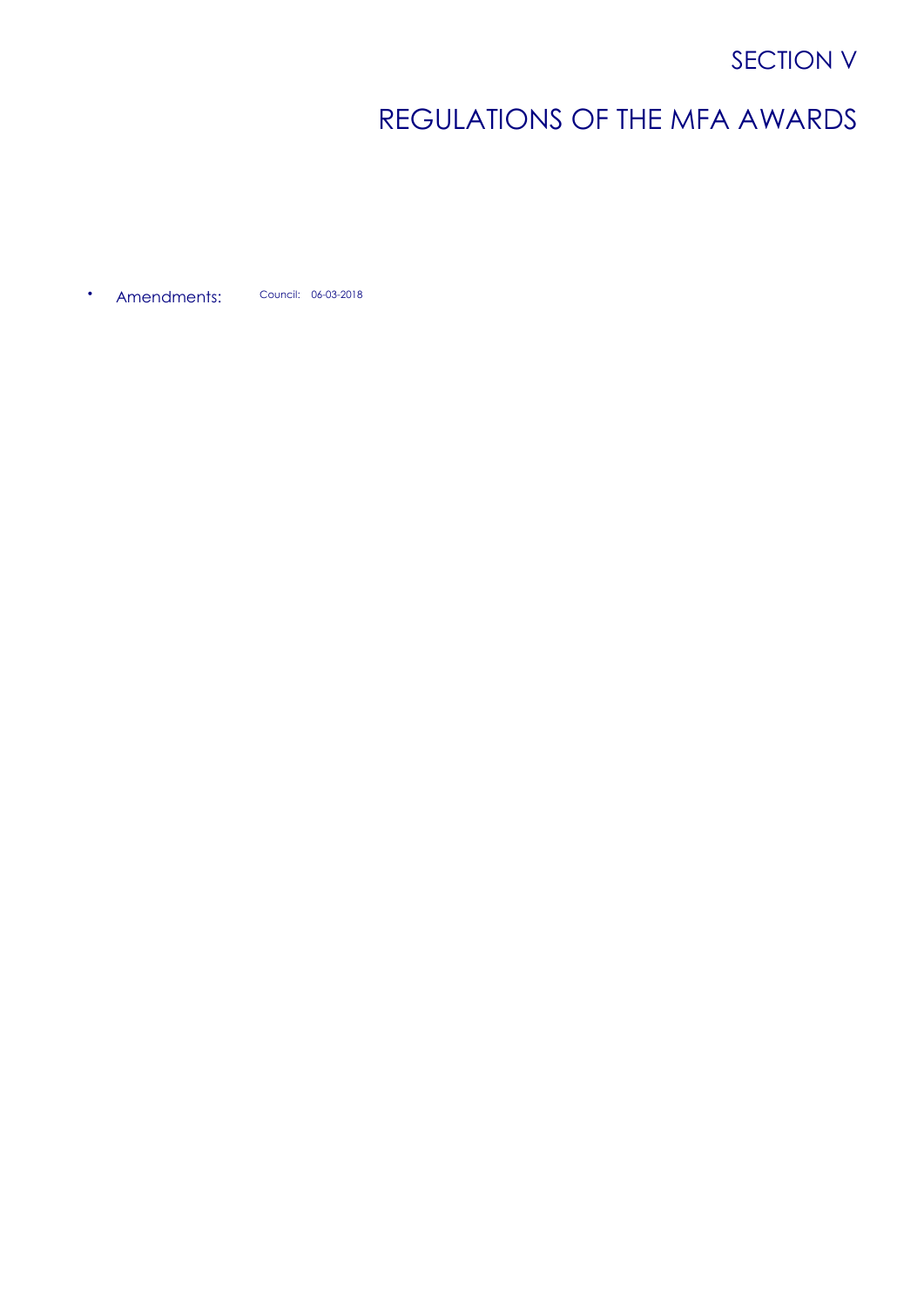#### MALTA FOOTBALL ASSOCIATION

## **REGULATIONS OF THE MFA AWARDS**

As per Article 48 of the Competition Rules (Section V of the MFA Regulations), the Malta FA shall at the end of each season grant the following awards:

- 1. Footballer of the Year
- 2. BOV First Division Best Player
- 3. BOV Second Division Best Player
- 4. BOV Third Division Best Player
- 5. Women Best Player
- 6. Youth League Best Player
- 7. Young Player of the Year
- 8. Coach of the Year
- 9. Fair Play Award
- 10. BOV Premier League Top-Scorer
- 11. BOV First Division Top-Scorer
- 12. BOV Second Division Top-Scorer
- 13. BOV Third Division Top-Scorer
- 14. BOV Women's First Division Top-Scorer
- 15. BOV Women's Second Division Top-Scorer
- 16. Best Foreign Player
- 17. Goal of the Year
- 18. The President's Award
- 19. The Gozo Football Association Best Player
- 20. The Futsal Best Player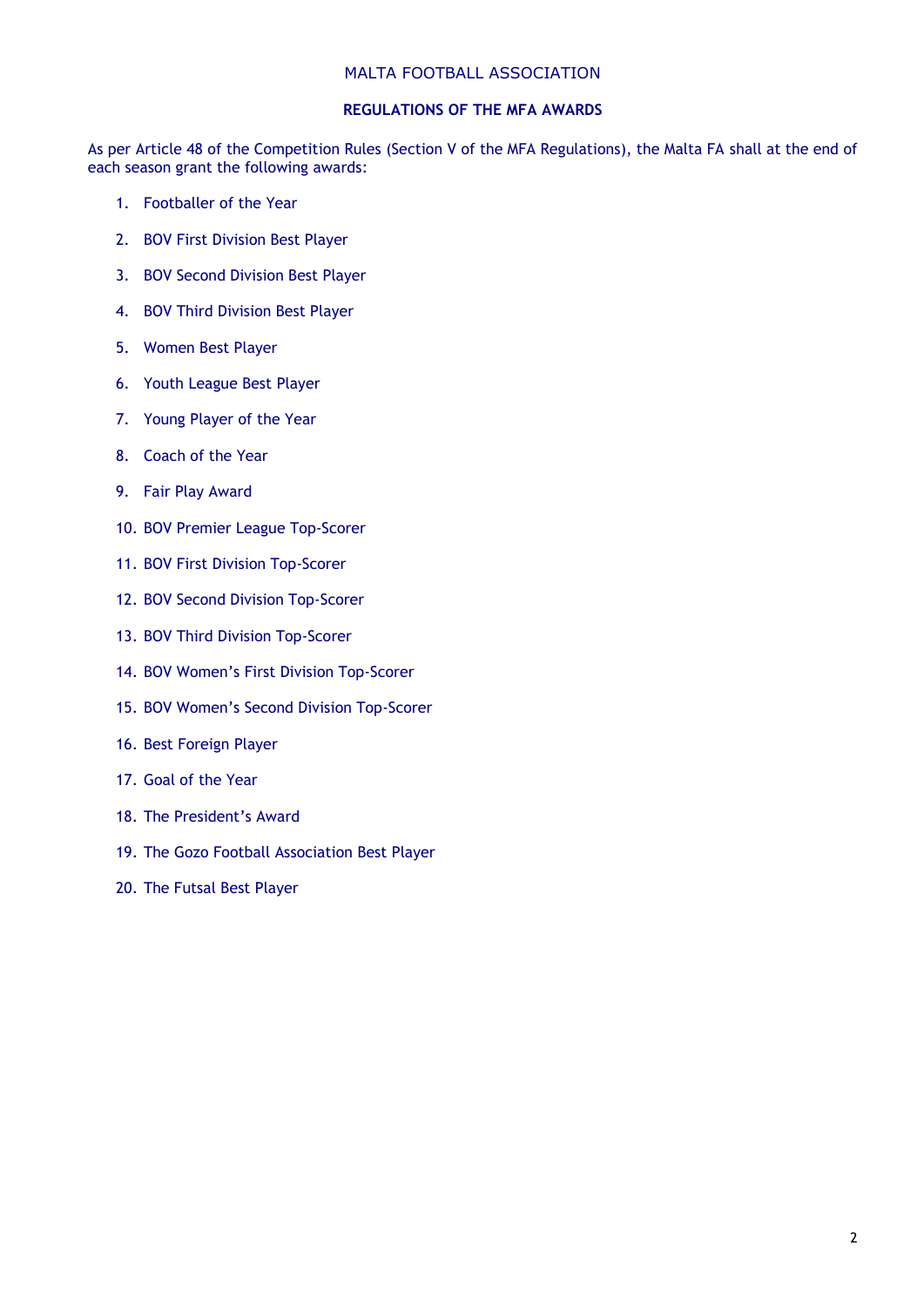## **1. FOOTBALLER OF THE YEAR**

## (i) Eligibility

- a. This award shall be given to the player who in the opinion of the voting panel was the best male player during the current football season;
- b. The voting panel shall vote only for players who during the current season were eligible to play for the MFA National 'A' Team.
- c. Players who have been suspended for a minimum period of one (1) month during the current season shall not be eligible to win the award.

## (ii) Voting Panel

The voting panel shall be as follows:

- a. The players, one from each Member Club, who during the current football season, were the captains of the Senior Teams of the Member Clubs who participated in the BOV Premier League;
- b. The coaches, one from each Member Club, who at the end of the current football season, were the head coaches of the Senior Teams of the Member Clubs who participated in the BOV Premier League;
- c. One club official from each Member Club who in the current season participated in the BOV Premier League;
- d. The MFA Technical Director
- e. The MFA National 'A' Team Head Coach<br>f. The MFA National 'A' Team Assistant Co
- The MFA National 'A' Team Assistant Coach
- g. The MFA National Under 21 Team Head Coach
- h. Two (2) MFA accredited journalists nominated by PBS Limited (TVM / TVM 2/ Radju Malta)
- i. One (1) MFA accredited journalist nominated by ONE Productions Limited (ONE TV / ONE Radio)
- j. One (1) MFA accredited journalist nominated by Media.link Communcations Limited (NET TV / Radio 101)
- k. One (1) MFA accredited journalist nominated by Allied Newspapers Limited (The Times of Malta / The Sunday Times of Malta)
- l. One (1) MFA accredited journalist nominated by Media Today Limited (Malta Today / Illum)
- m. One (1) MFA accredited journalist nominated by Standard Publications Limited (The Malta Independent / The Malta Independent on Sunday)
- n. One (1) MFA accredited journalist nominated by Unionprint Co. Ltd. (L-Orizzont/It-Torċa)
- o. One (1) MFA accredited journalist nominated by Media.link Communications Limited (In-Nazzjon / Il-Mument)
- p. One (1) MFA accredited journalist nomanited by ONE Productions Limited (Kullhadd)
- q. One (1) MFA accredited journalist nominated by Melita p.l.c. (Maltastars)
- r. One (1) MFA accredited journalist nominated by maltafootball.com

- a. Each person indicated in sub-article (ii) above (the 'voter') shall receive a ballot from the Deputy General Secretary wherein he will be asked to choose three (3) distinct eligible players who in his opinion were the best football players in the current football season;
- b. The voter shall rank these three (3) distinct eligible players in a ranking in the order of first, second and third preference;
- c. The captains, coaches, and officials indicated in sub-article (ii)(a), (b) and (c) above shall not be entitled to vote for players who at the end of the current football season are registered players with the Member Club in which such captains, coaches, or officials are employed;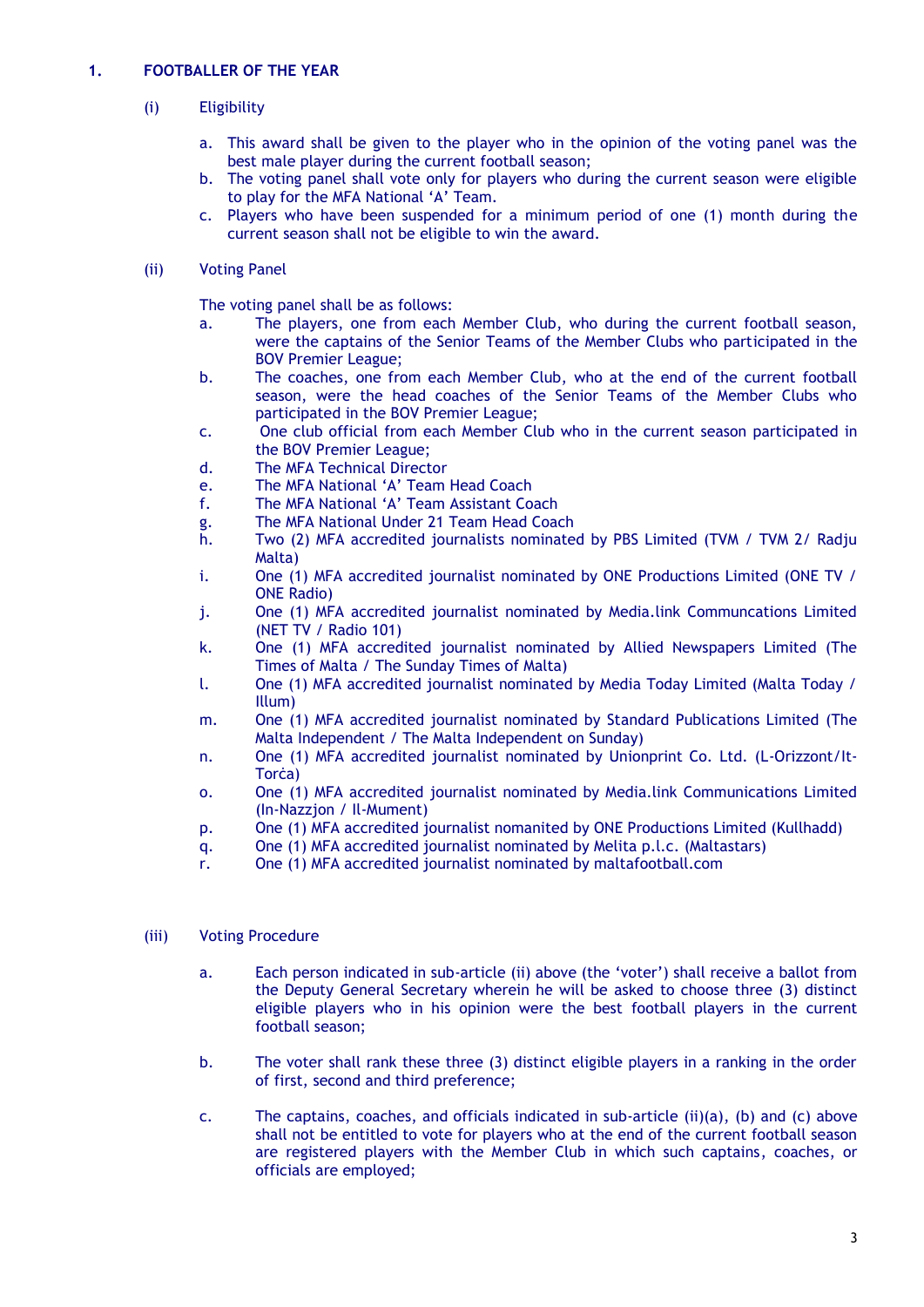- d. Upon voting, such voter shall return the ballot to the MFA Deputy General Secretary in charge of Competitions;
- e. The date of receipt of the voting ballots by the voters and the return of such ballots shall be communicated to the voters by the MFA Deputy General Secretary in charge of Competitions;
- f. Ballots shall be considered null and void by the MFA Deputy General Secretary in charge of Competitions when:
	- 1. They are received by the Deputy General Secretary on a date following the last date of submission indicated by the MFA Deputy General Secretary in charge of Competitions;
	- 2. A captain, coach or official votes for an eligible player who at the end of the current football season was registered with the Member Club in which such captain, coach or official is employed;
	- 3. Any voter indicates the same football player on his ballot more than once;
	- 4. Any voter gives any preference on his ballot to a player who is not eligible for this award;
	- 5. Any voter does not complete the ballot in full as required in sub-article (b) above.
- g. When the General Secretary, in secret, opens all the ballots, he shall assign five (5) points to every eligible player granted first preference in the ballots, three (3) points to every eligible player granted second preference and one (1) point to every eligible player granted third preference;
- h. The Deputy General Secretary shall then compute all the votes received in a table and shall announce to the public the names of the five (5) eligible players which would have obtained the most votes, in alphabetical order according to their surname, as being the nominees for the MFA Footballer of the Year Award;
- i. The eligible player who receives most votes at the end of the computation of the ballots by the Deputy General Secretary shall be declared the MFA Footballer of the Year. The name of such player shall be rendered public by the Association at the MFA Awards Night;
- j. In the case of a tie in votes between two (2) or more eligible players in any part of the table compiled by the Deputy General Secretary, the ranking shall be established as follows:
	- 1. The player with most first preferences in the ballots shall prevail;
	- 2. If tied players receive the same number of first preferences in the ballots, then the player with most second preferences in the ballots shall prevail;
	- 3. If the tied players receive the same number of second preferences in the ballots then the player who would have made the most appearances with the National 'A' Team during the current football season prevails.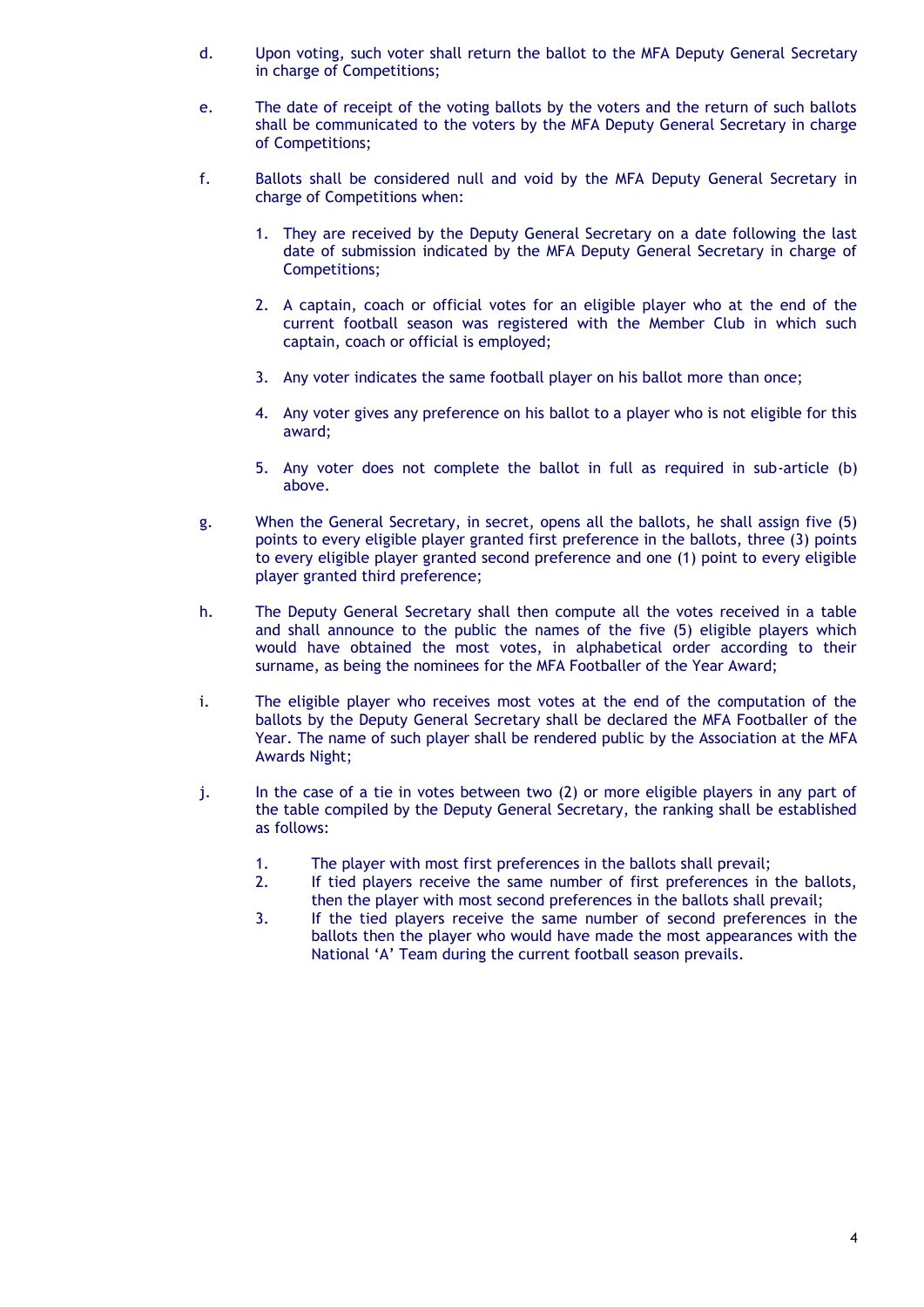## **2. BOV FIRST DIVISION BEST PLAYER**

- (i) Eligibility
	- a. This award shall be given to the player who in the opinion of the voting panel was the best male player in the BOV First Division League of the current football season;
	- b. The voting panel shall vote only for players who at the end of current football season are registered with the senior team of a member club that competed in the BOV First Division League.
	- c. Players who have been suspended for a minimum period of one (1) month during the current football season shall not be eligible to win the award.
- (ii) Voting Panel

- a. The players, one from each Member Club, who during the current football season, were the captains of the Senior Teams of the Member Clubs who participated in the BOV First Division League;
- b. The coaches, one from each Member Club,who at the end of the current football season, were the head coaches of the Senior Teams of the Member Clubs who participated in the BOV First Division League;
- c. One club official from each Member Club who in the current season participated in the BOV First Division League;
- d. Three (3) journalists chosen by the Għaqda Ġurnalisti Sports, who normally follow the First Division League.
- (iii) Voting Procedure
	- a. Each person indicated in sub-article (ii) above (the 'voter') shall receive a ballot from the Deputy General Secretary wherein he will be asked to choose three (3) distinct eligible players who in his opinion were the best football players in the BOV First Division League during the current football season;
	- b. The voter shall rank these three (3) distinct eligible players in a ranking in the order of first, second and third preference;
	- c. The captains, coaches, and officials indicated in sub-article (ii)(a), (b) and (c) above shall not be entitled to vote for players who at the end of the current football season are registered players of the Member Club in which such captains, coaches, or officials are employed;
	- d. Upon voting, such voter shall return the ballot to the MFA Deputy General Secretary in charge of Competitions;
	- e. The date of receipt of the voting ballots by the voters and the return of such ballots shall be communicated to the voters by the MFA Deputy General Secretary in charge of Competitions;
	- f. Ballots shall be considered null and void by the MFA Deputy General Secretary in charge of Competitions when:
		- 1. They are received by the Deputy General Secretary on a date following the last date of submission indicated by the MFA Deputy General Secretary in charge of Competitions;
		- 2. A captain, coach or official votes for an eligible player who at the end of the current football season was registered with the Member Club in which such captain, coach, or official is employed;
		- 3. Any voter indicates the same football player on his ballot more than once;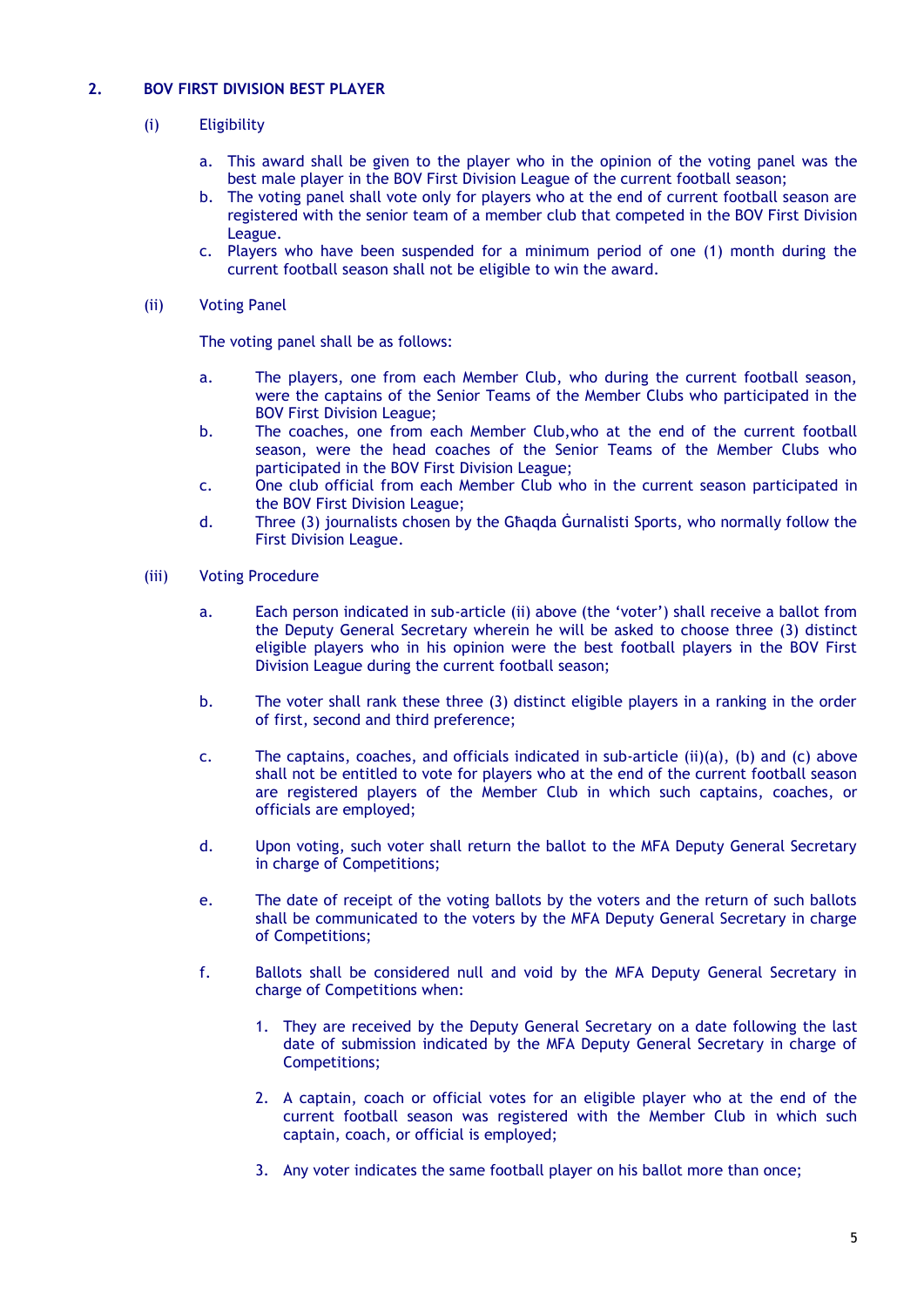- 4. Any voter gives any preference on his ballot to a player who is not eligible for this award;
- 5. Any voter does not complete the ballot in full as required in sub-article (b) above.
- g. When the General Secretary, in secret, opens all the ballots, he shall assign five (5) points to every eligible player granted first preference in the ballots, three (3) points to every eligible player granted second preference and one (1) point to every eligible player granted third preference;
- h. The Deputy General Secretary shall then compute all the votes received in a table and shall announce to the public the names of the three (3) eligible players which would have obtained the most votes, in alphabetical order according to their surname, as being the nominees for the award;
- i. The eligible player who receives most votes at the end of the computation of the ballots by the Deputy General Secretary shall be declared the BOV First Division Best Player. The name of such player shall be rendered public by the Association at the MFA Awards Night;
- j. In the case of a tie in votes between two (2) or more eligible players in any part of the table compiled by the General Secretary, the ranking shall be established as follows:
	- 1. The player with most first preferences in the ballots shall prevail;
	- 2. If tied players receive the same number of first preferences in the ballots, then the player with most second preferences in the ballots shall prevail;
	- 3. If the tied players receive the same number of second preferences in the ballots then the player who obtains most points through the Appearances and Demerit Points Procedure shall prevail.
- k. The Appearances and Demerit Points Procedure
	- 1. In the case of a tie according to sub-article  $(i)(3)$  above, the Deputy General Secretary shall award points to the tied players for appearances in connection with matches in the BOV First Division League and the FA Trophy Competition of the current football season, and this according to the following procedure:
		- a. three (3) points for every appearance in a BOV First Division League or an FA Trophy match from the start even if the player is substituted;
		- b. two (2) points for every appearance in a match mentioned in subclause (a) above, in which the player enters as a substitute;
	- 2. Following the procedure in sub-article (1) above, the Deputy General Secretary shall then deduct points to the tied players for misconduct in connection with matches in the BOV First Division League and the FA Trophy Competition, and this according to the following procedure:
		- a. one (1) point if officially cautioned during a match and the caution had been confirmed by the Association's Disciplinary Commissioner or by the relative disciplinary body of the international association concerned;
		- b. four (4) points if sent off during a match;
		- c. one (1) point if found guilty by the Disciplinary Commissioner or any other competent body of the Association of any misconduct before or after a match.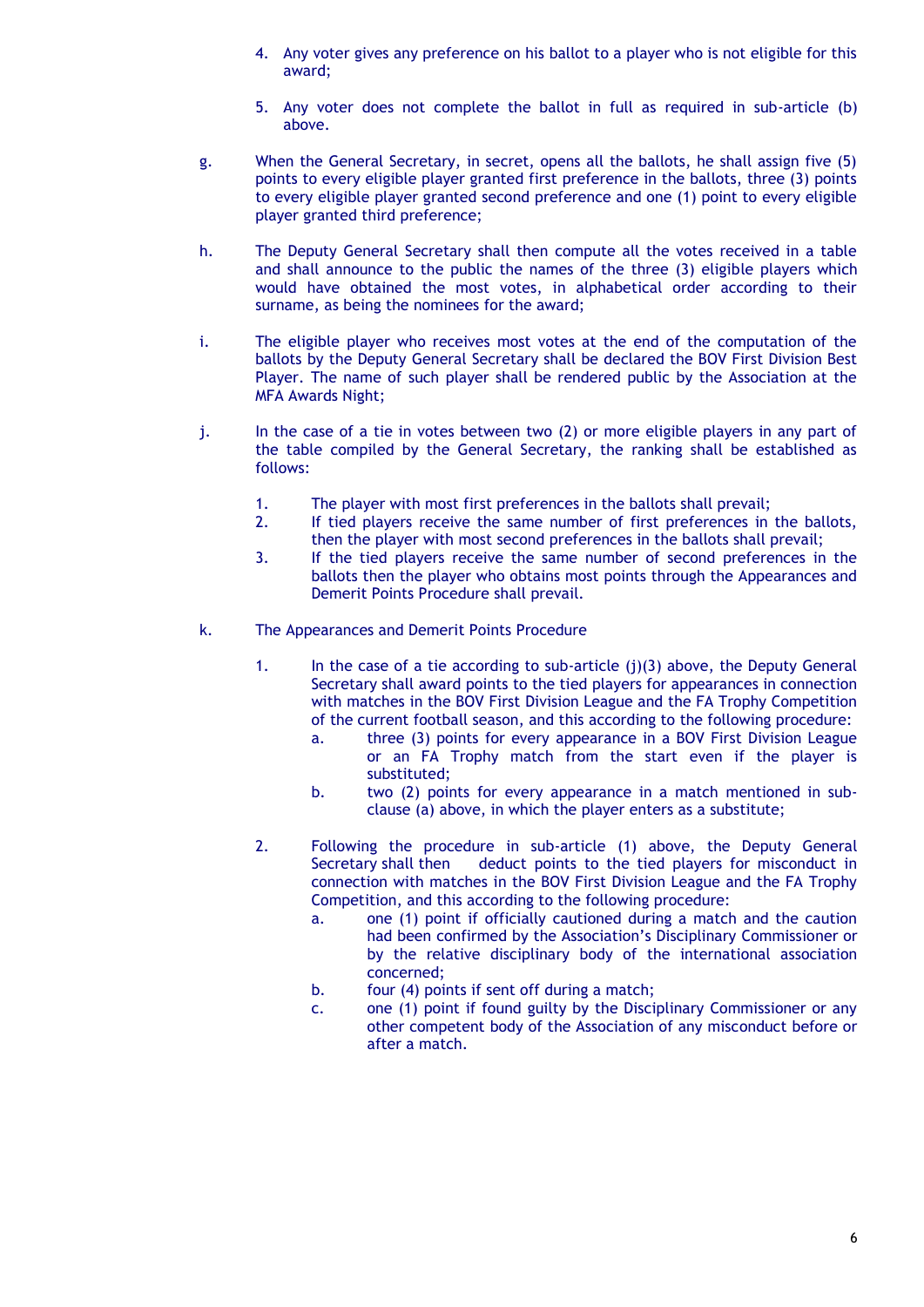## **3. BOV SECOND DIVISION BEST PLAYER**

## (i) Eligibility

- a. This award shall be given to the player who in the opinion of the voting panel was the best male player in the BOV Second Division League of the current football season;
- b. The voting panel shall vote only for players who at the end of current football season are registered with the senior team of a member club that competed in the BOV Second Division League of the current football season;
- c. Players who have been suspended for a minimum period of one (1) month during the current football season shall not be eligible to win the award.

#### (ii) Voting Panel

- a. The players, one from each Member Club, who during the current football season, were the captains of the Senior Teams of the Member Clubs who participated in the BOV Second Division League;
- b. The coaches, one from each Member Club, who at the end of the current football season, were the head coaches of the Senior Teams of the Member Clubs who participated in the BOV Second Division League;
- c. One club official from each Member Club who in the current season participated in the BOV Second Division League;
- d. Two (2) journalists from the Public Broadcasting Services Limited, who habitually follow and report on the Second Division League
- (iii) Voting Procedure
	- a. Each person indicated in sub-article (ii) above (the 'voter') shall receive a ballot from the Deputy General Secretary wherein he will be asked to choose three (3) distinct eligible players who in his opinion were the best football players in the BOV Second Division League during the current football season;
	- b. The voter shall rank these three (3) distinct eligible players in a ranking in the order of first, second and third preference;
	- c. The captains, coaches and officials indicated in sub-article (ii)(a), (b) and (c) above shall not be entitled to vote for players who at the end of the current football season are registered players of the Member Club in which such captains, coaches or officials are employed;
	- d. Upon voting, such voter shall return the ballot to the MFA Deputy General Secretary in charge of Competitions;
	- e. The date of receipt of the voting ballots by the voters and the return of such ballots shall be communicated to the voters by the MFA Deputy General Secretary in charge of Competitions;
	- f. Ballots shall be considered null and void by the MFA Deputy General Secretary in charge of Competitions when:
		- 1. They are received by the Deputy General Secretary on a date following the last date of submission indicated by the MFA Deputy General Secretary in charge of Competitions;
		- 2. A captain, coach or official votes for an eligible player who during the current football season made at least one official appearance in the BOV Second Division League or in the FA Trophy Competition with the senior team of that Member Club in which such captain, coach or official is employed;
		- 3. Any voter indicates the same football player on his ballot more than once;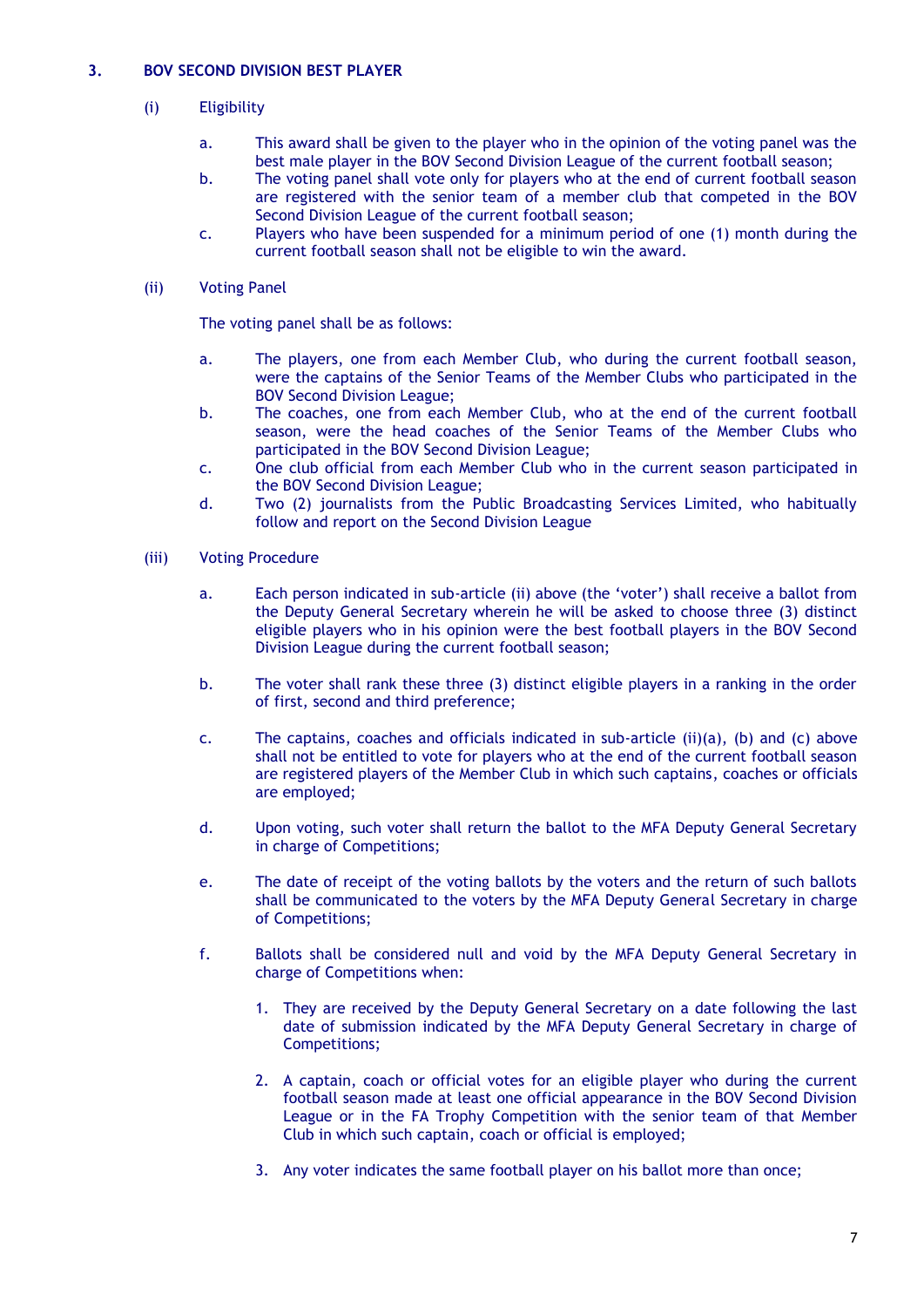- 4. Any voter gives any preference on his ballot to a player who is not eligible for this award;
- 5. Any voter does not complete the ballot in full as required in sub-article (b) above.
- g. When the General Secretary, in secret, opens all the ballots, he shall assign five (5) points to every eligible player granted first preference in the ballots, three (3) points to every eligible player granted second preference and one (1) point to every eligible player granted third preference;
- h. The Deputy General Secretary shall then compute all the votes received in a table and shall announce to the public the names of the three (3) eligible players which would have obtained the most votes, in alphabetical order according to their surname, as being the nominees for the award;
- i. The eligible player who receives most votes at the end of the computation of the ballots by the Deputy General Secretary shall be declared the BOV Second Division Best Player. The name of such player shall be rendered public by the Association at the MFA Awards Night;
- j. In the case of a tie in votes between two (2) or more eligible players in any part of the table compiled by the General Secretary, the ranking shall be established as follows:
	- 1. The player with most first preferences in the ballots shall prevail;
	- 2. If tied players receive the same number of first preferences in the ballots, then the player with most second preferences in the ballots shall prevail;
	- 3. If the tied players receive the same number of second preferences in the ballots then the player who obtains most points through the Appearances and Demerit Points Procedure shall prevail.
- k. The Appearances and Demerit Points Procedure
	- 1. In the case of a tie according to sub-article  $(i)(3)$  above, the Deputy General Secretary shall award points to the tied players for appearances in connection with matches in the BOV Second Division League and the FA Trophy Competition of the current football, and this according to the following procedure:
		- a. three (3) points for every appearance in a BOV Second Division League or an FA Trophy match from the start even if the player is substituted;
		- b. two (2) points for every appearance in a match mentioned in subclause (a) above, in which the player enters as a substitute;
	- 2. Following the procedure in sub-article (1) above, the Deputy General Secretary shall then deduct points to the tied players for misconduct in connection with matches in the BOV Second Division League and the FA Trophy Competition, and this according to the following procedure:
		- a. one (1) point if officially cautioned during a match and the caution had been confirmed by the Association's Disciplinary Commissioner or by the relative disciplinary body of the international association concerned;
		- b. four (4) points if sent off during a match;
		- c. one (1) point if found guilty by the Disciplinary Commissioner or any other competent body of the Association of any misconduct before or after a match.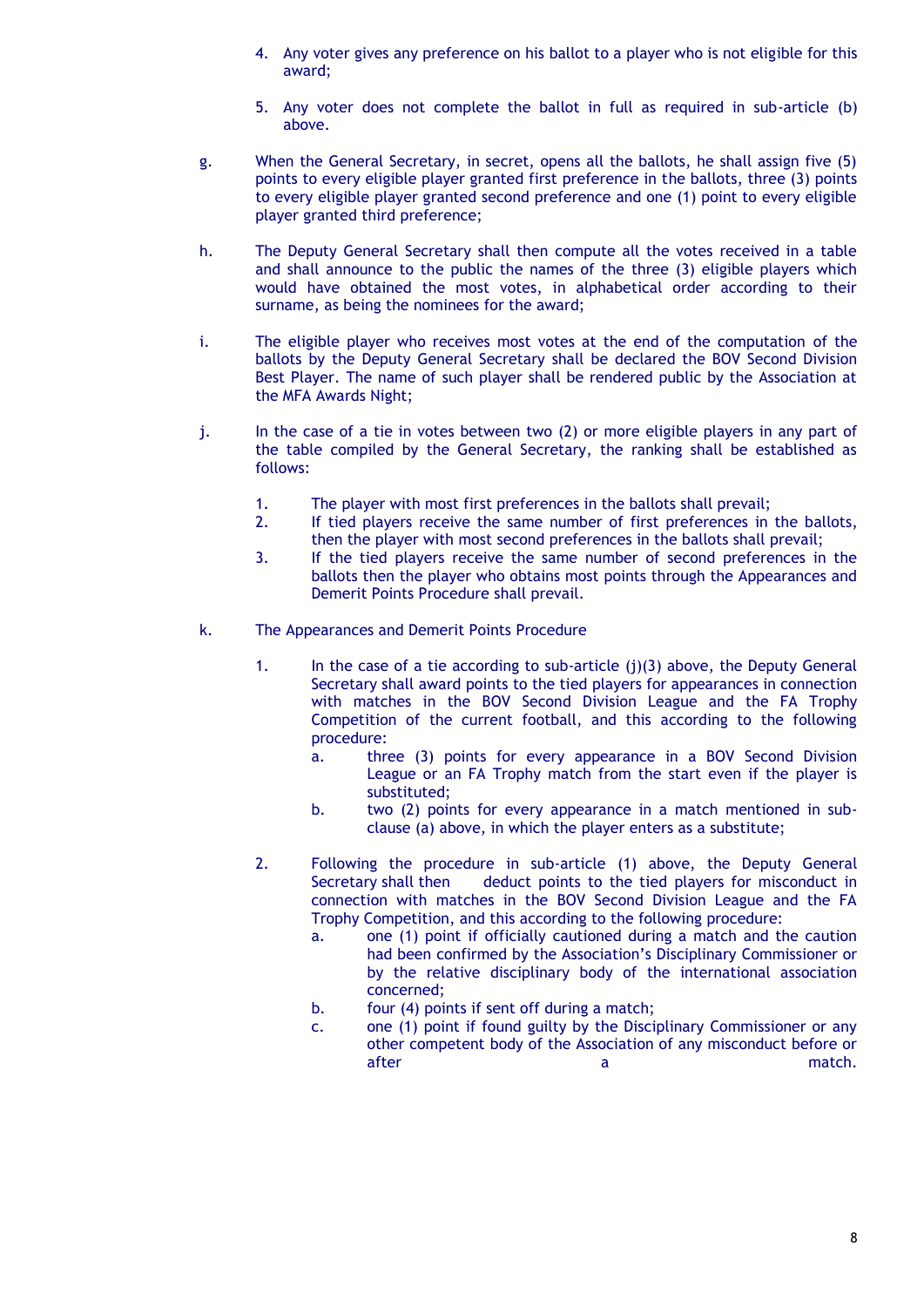## **4. BOV THIRD DIVISION BEST PLAYER**

- (i) Eligibility
	- a. This award shall be given to the player who in the opinion of the voting panel was the best male player in the BOV Third Division League of the current football season;
	- b. The voting panel shall vote only for players who at the end of current football season are registered with the senior team of a member club that competed in the BOV Third Division League of the current football season;
	- c. Players who have been suspended for a minimum period of one (1) month during the current football season shall not be eligible to win the award.
- (ii) Voting Panel

- 1. The players, one from each Member Club, who during the current football season, were the captains of the Senior Teams of the Member Clubs who participated in the BOV Third Division League;
- 2. The coaches, one from each Member Club, who at the end of the current football season, were the head coaches of the Senior Teams of the Member Clubs who participated in the BOV Third Division League;
- 3. One club official from each Member Club who in the current seaseon participated in the BOV Third Division League ;
- 4. Two (2) journalists from the Public Broadcasting Services Limited, who habitually follow and report on the Second Division League
- (iii) Voting Procedure
	- a. Each person indicated in sub-article (ii) above (the 'voter') shall receive a ballot from the Deputy General Secretary wherein he will be asked to choose three (3) distinct eligible players who in his opinion were the best football players in the BOV Third Division League during the current football season ;
	- b. The voter shall rank these three (3) distinct eligible players in a ranking in the order of first, second and third preference;
	- c. The captains, coaches and officials indicated in sub-article (ii)(a), (b) and (c) above shall not be entitled to vote for players who at the end of the current football season are registered players of the Member Club in which such captains, coaches, or officials are employed;
	- d. Upon voting, such voter shall return the ballot to the MFA Deputy General Secretary in charge of Competitions;
	- e. The date of the receipt of the voting ballots by the voters and the return of such ballots shall be communicated to the voters by the MFA Deputy General Secretary in charge of Competitions;
	- f. Ballots shall be considered null and void by the MFA Deputy General Secretary in charge of Competitions when:
		- 1. They are received by the Deputy General Secretary on a date following the last date of submission indicated by the MFA Deputy General Secretary in charge of Competitions;
		- 2. A captain, coach or official votes for an eligible player who at the end of the current football season was registered with the Member Club in which such captain, coach or offical is employed;
		- 3. Any voter indicates the same football player on his ballot more than once;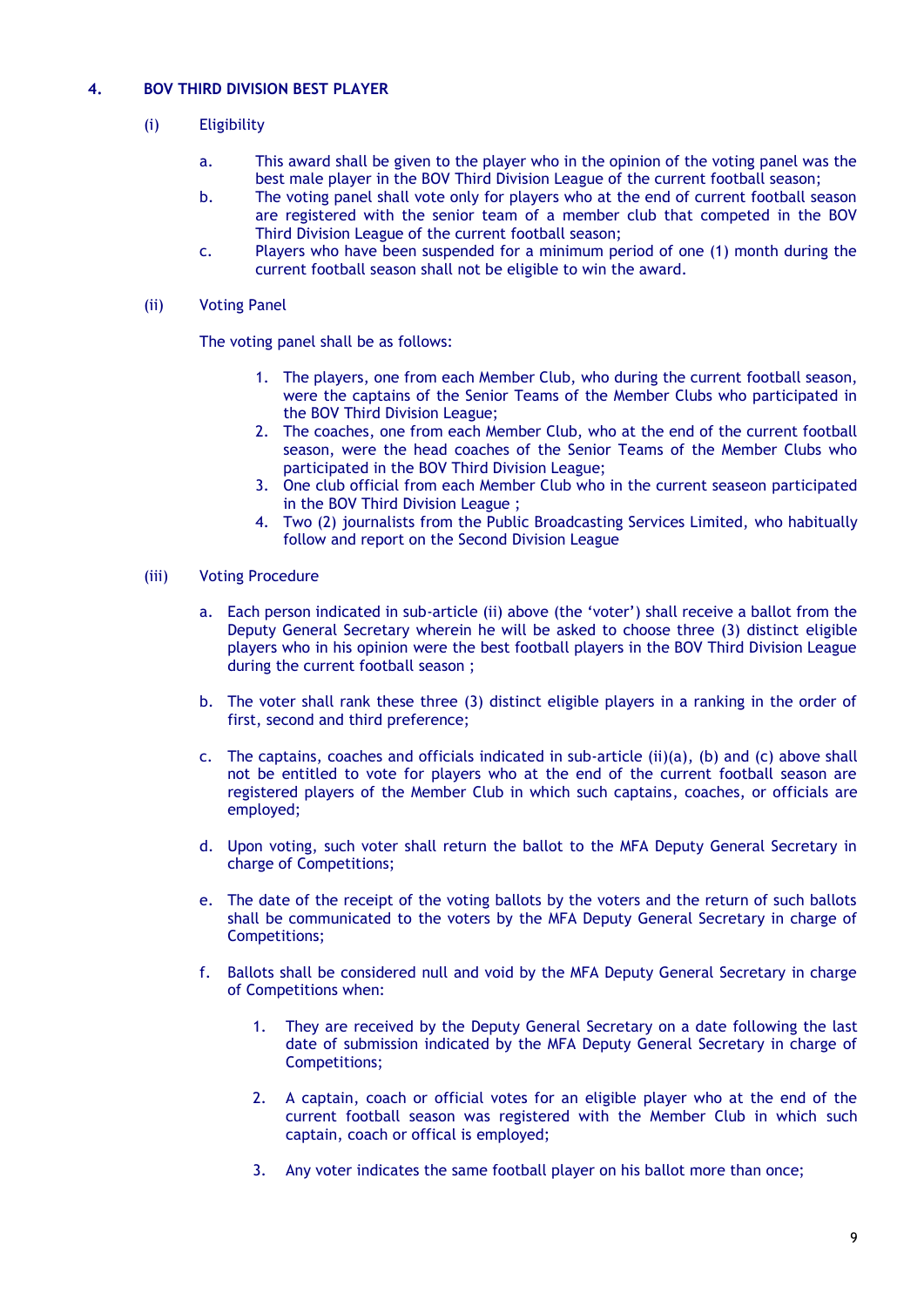- 4. Any voter gives any preference on his ballot to a player who is not eligible for this award;
- 5. Any voter does not complete the ballot in full as required in sub-article (b) above.
- g. When the General Secretary, in secret, opens all the ballots, he shall assign five (5) points to every eligible player granted first preference in the ballots, three (3) points to every eligible player granted second preference and one (1) point to every eligible player granted third preference;
- h. The Deputy General Secretary shall then compute all the votes received in a table and shall announce to the public the names of the three (3) eligible players which would have obtained the most votes, in alphabetical order according to their surname, as being the nominees for the award;
- i. The eligible player who receives most votes at the end of the computation of the ballots by the Deputy General Secretary shall be declared the BOV Third Division Best Player. The name of such player shall be rendered public by the Association at the MFA Awards Night;
- j. In the case of a tie in votes between two (2) or more eligible players in any part of the table compiled by the General Secretary, the ranking shall be established as follows:
	- 1. The player with most first preferences in the ballots shall prevail;<br>2. If tied players receive the same number of first preferences in
	- If tied players receive the same number of first preferences in the ballots, then the player with most second preferences in the ballots shall prevail;
	- 3. If the tied players receive the same number of second preferences in the ballots then the player who obtains most points through the Appearances and Demerit Points Procedure shall prevail.
- k. The Appearances and Demerit Points Procedure
	- 1. In the case of a tie according to sub-article (j)(3) above, the Deputy General Secretary shall award points to the tied players for appearances in connection with matches in the BOV Third Division League and the FA Trophy Competition of current football season, and this according to the following procedure:
		- a. three (3) points for every appearance in a BOV Third Division League or an FA Trophy match from the start even if the player is substituted;
		- b. two (2) points for every appearance in a match mentioned in subclause (a) above, in which the player enters as a substitute;
	- 2. Following the procedure in sub-article (1) above, the Deputy General Secretary shall then deduct points to the tied players for misconduct in connection with matches in the BOV Third Division League and the FA Trophy Competition, and this according to the following procedure:
		- a. one (1) point if officially cautioned during a match and the caution had been confirmed by the Association's Disciplinary Commissioner or by the relative disciplinary body of the international association concerned;
		- b. four (4) points if sent off during a match;
		- c. one (1) point if found guilty by the Disciplinary Commissioner or any other competent body of the Association of any misconduct before or after a match.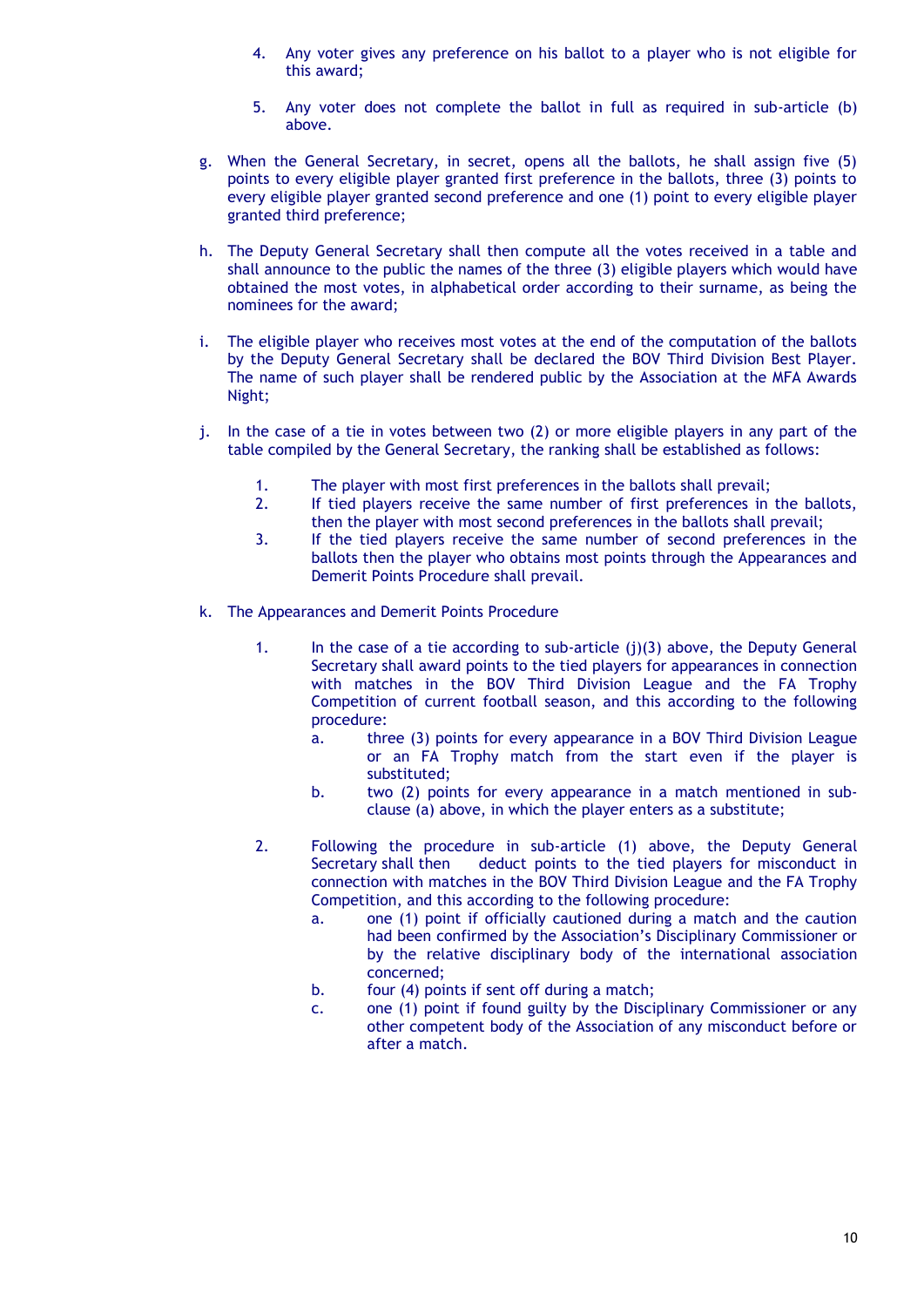## **5. WOMEN BEST PLAYER**

## (i) Eligibility

- a. This award shall be given to the player who in the opinion of the voting panel was the best female player in the current football season;
- b. The voting panel shall vote only for female players who during the current football season were eligible to play for the MFA Women's National 'A' Team;
- c. Players who have been suspended for a minimum period of one (1) month during the current football season shall not be eligible to win the award.

## (ii) Voting Panel

- a. The players, one from each team, who during the current football season, were the captains of the Women's Teams of the Clubs which participated in the BOV Women's League;
- b. The coaches, one from each team, who at the end of the current football season, were the head coaches of the Women's Teams of the Clubs which participated in the BOV Women's League;
- c. One official per club participating in the BOV Women's Leaguein the current season;
- d. The MFA Technical Director;
- e. The MFA Director of Women's Football
- f. The MFA National Women's Team Head Coach;
- g. The MFA National Women's Team Assistant Coach;
- h. Two (2) journalists who normally report on the Women's League chosen by the MFA General Secretary
- (iii) Voting Procedure
	- a. Each person indicated in sub-article (ii) above (the 'voter') shall receive a ballot from the Deputy General Secretary wherein he will be asked to choose three (3) distinct eligible players who in his opinion were the best female players in current football season;
	- b. The voter shall rank these three (3) distinct eligible players in a ranking in the order of first, second and third preference;
	- c. The captains, coaches, and officials indicated in sub-article (ii)(a), (b) and (c) above shall not be entitled to vote for players who at the end of the current football season are registered players of the Club in which such captains, coaches or officials are employed;
	- d. Upon voting, such voter shall return the ballot to the MFA Deputy General Secretary in charge of Competitions;
	- e. The date of the receipt of the voting ballots by the voters and the return of such ballots shall be communicated to the voters by the MFA Deputy General Secretary in charge of Competitions;
	- f. Ballots shall be considered null and void by the MFA Deputy General Secretary in charge of Competitions when:
		- 1. They are received by the Deputy General Secretary on a date following the last date of submission indicated by the MFA Deputy General Secretary in charge of Competitions;
		- 2. A captain, coach or official votes for an eligible player who at the end of the current football season was registered with the Member Club in which such captain, coach or official is employed;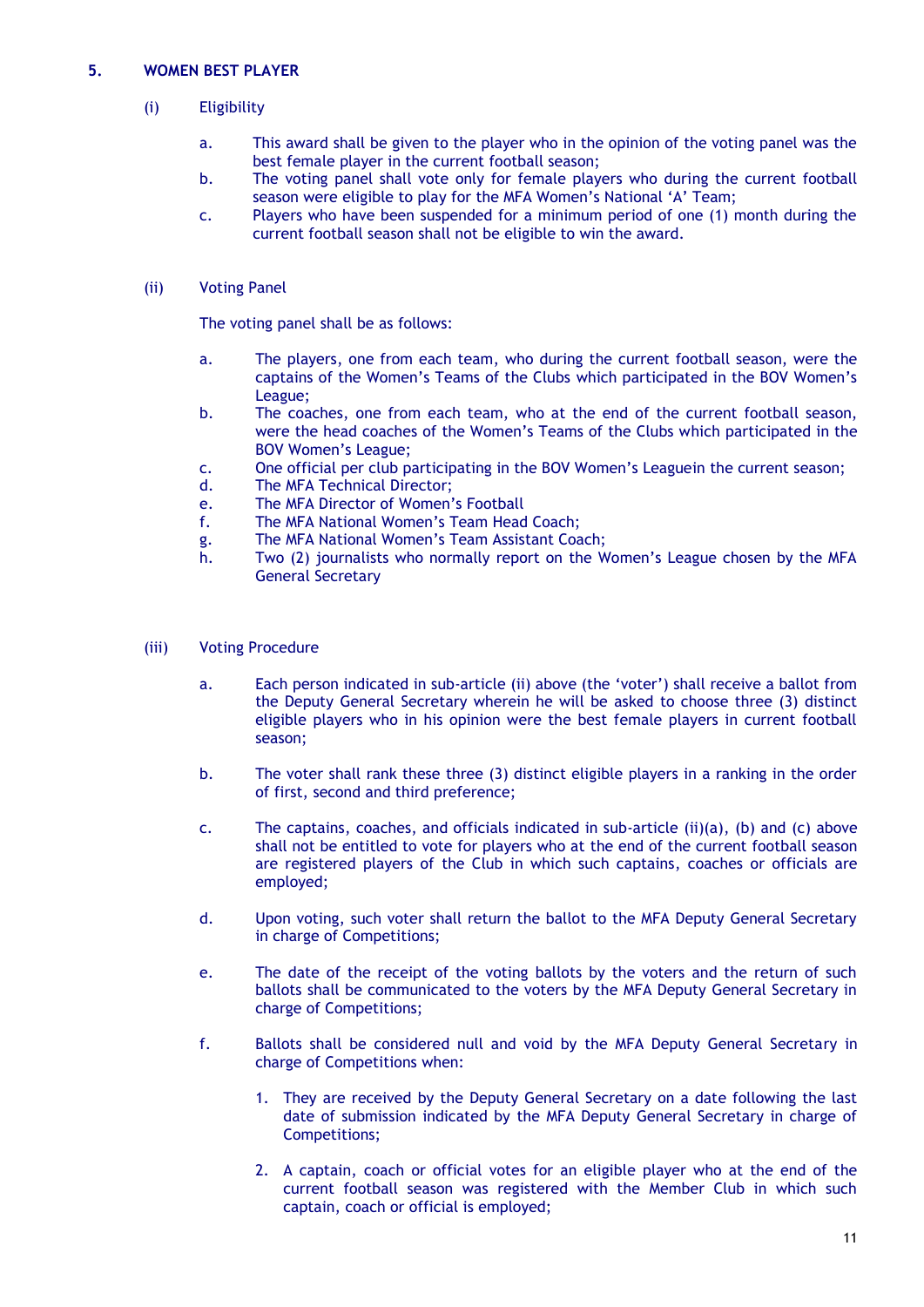- 3. Any voter indicates the same football player on his ballot more than once;
- 4. Any voter gives any preference on his ballot to a player who is not eligible for this award;
- 5. Any voter does not complete the ballot in full as required in sub-article (b) above.
- g. When the General Secretary, in secret, opens all the ballots, he shall assign five (5) points to every eligible player granted first preference in the ballots, three (3) points to every eligible player granted second preference and one (1) point to every eligible player granted third preference;
- h. The Deputy General Secretary shall then compute all the votes received in a table and shall announce to the public the names of the three (3) eligible players which would have obtained the most votes, in alphabetical order according to their surname, as being the nominees for the award;
- i. The eligible player who receives most votes at the end of the computation of the ballots by the Deputy General Secretary shall be declared the BOV Women's League Best Player. The name of such player shall be rendered public by the Association at the MFA Awards Night;
- j. In the case of a tie in votes between two (2) or more eligible players in any part of the table compiled by the General Secretary, the ranking shall be established as follows:
	- 1. The player with most first preferences in the ballots shall prevail;
	- 2. If tied players receive the same number of first preferences in the ballots, then the player with most second preferences in the ballots shall prevail;
	- 3. If the tied players receive the same number of second preferences in the ballots, then the player who has most appearances with the Women's National Team during the current football season shall prevail.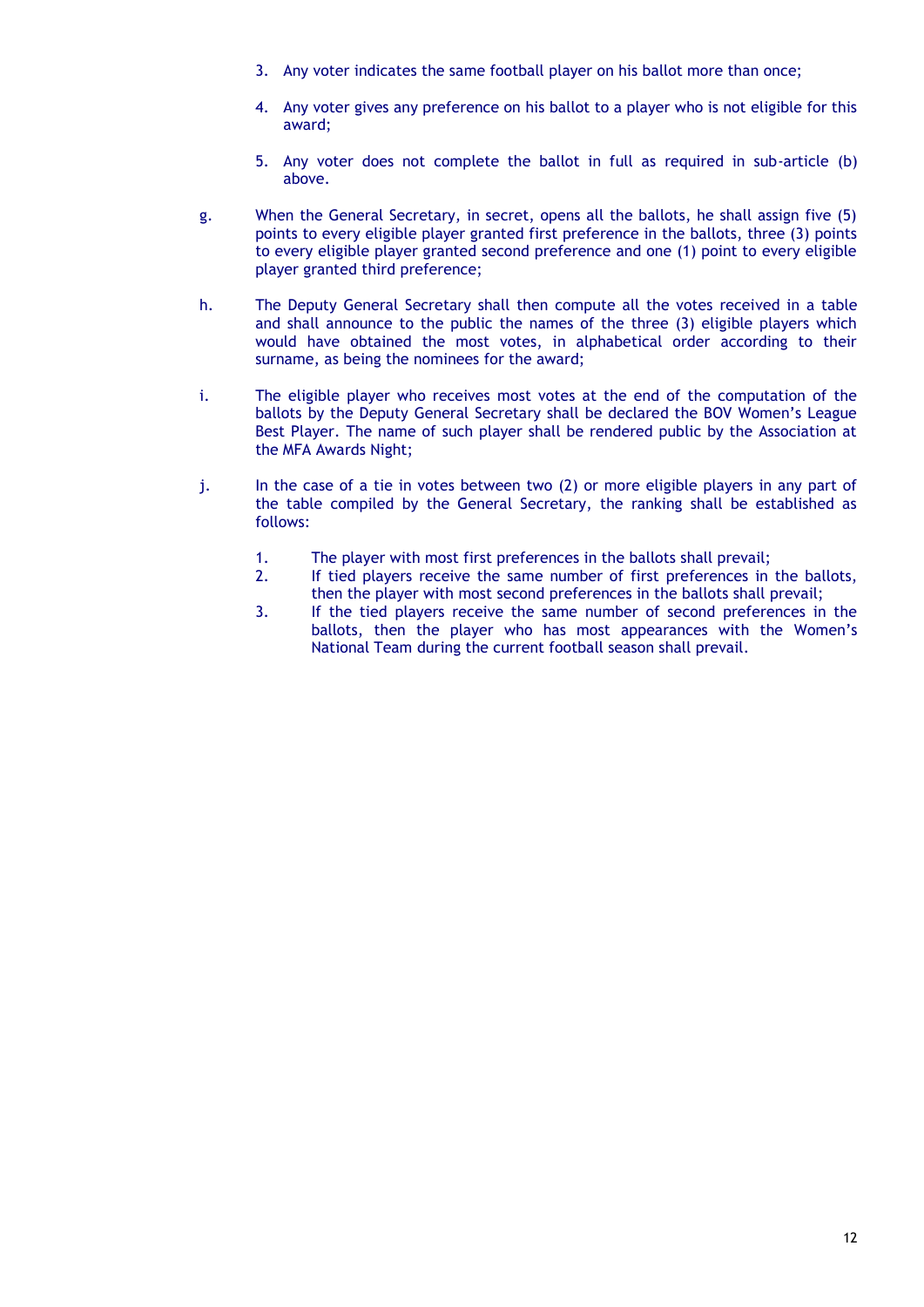## **6. YOUTH LEAGUE BEST PLAYER**

## (i) Eligibility

- a. This award shall be given to the player who in the opinion of the voting panel was the best player of the Youth League in the current football season;
- b. For the purposes of this Award only a player included in the shortlist of ten (10) players, as decided by the MFA Technical Centre under sub-article (ii) below, shall be considered as eligible for this award;
- c. Players who have been suspended for a minimum period of one (1) month during the current football season shall not be eligible to win the award.

#### (ii) Shortlist

a. A meeting shall be convened between the MFA Technical Director, the MFA National Under/19 Team Head Coach and the MFA National Under/19 Team Assistant Head Coach, wherein these persons shall create a shortlist of not more than ten (10) players, who during the current football season appeared in at least fifty percent (50%) of their team's matches in the Youth League, and who in their opinion are to be considered by the voting panel for the Youth League Best Player Award, within the timeframe stipulated by the Deputy General Secretary of the Association;

#### (iii) Voting Panel

The voting panel shall be as follows:

- a. The players, one from each Member Club, who during the current football season, were the captains of the Youth Team of the Member Clubs participating in Section 'A' of the Youth League;
- b. The coaches, one from each Member Club, who at the end of the current football season, were the head coaches of the Youth Team of the Clubs participating in Section 'A' of the Youth League;
- c. One official per club, participating in Section 'A' of the Youth League in the current season;
- d. The MFA Technical Director
- e. The MFA National Under/19 Team Head Coach<br>f. The MFA National Under/19 Assistant Head Coa
- The MFA National Under/19 Assistant Head Coach

- a. Each person indicated in sub-article (ii) above (the 'voter') shall receive a ballot from the Deputy General Secretary wherein he will be asked to choose three (3) distinct eligible players who in his opinion were the best youth league players in current football season;
- b. The voter shall rank these three (3) distinct eligible players in a ranking in the order of first, second and third preference;
- c. The captains, coaches and officials indicated in sub-article (ii)(a), (b) and (c) above shall not be entitled to vote for players who at the end of the current football season are registered players of the Club in which such captains, coaches or officials are registered;
- d. Upon voting, such voter shall return the ballot to the MFA Deputy General Secretary in charge of Competitions;
- e. The date of the receipt of the voting ballots by the voters and the return of such ballots shall be communicated to the voters by the MFA Deputy General Secretary in charge of Competitions;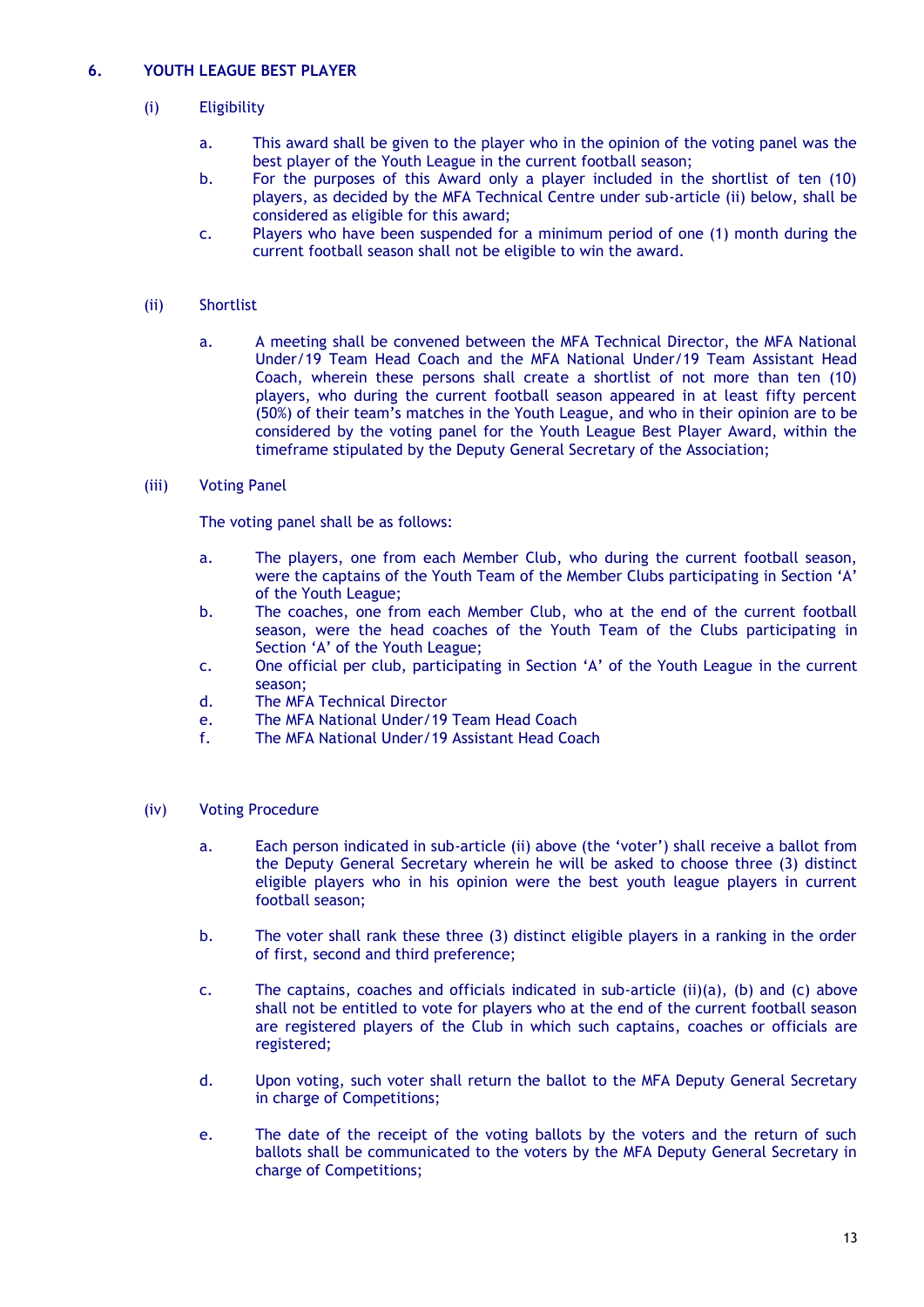- f. Ballots shall be considered null and void by the MFA Deputy General Secretary in charge of Competitions when:
	- 1. They are received by the Deputy General Secretary on a date following the last date of submission indicated by the MFA Deputy General Secretary in charge of Competitions;
	- 2. A captain, coach or official votes for an eligible player who at the end of the current football season was registered with the Member Club in which such captain, coach or official is registered;
	- 3. Any voter indicates the same football player on his ballot more than once;
	- 4. Any voter gives any preference on his ballot to a player who is not eligible for this award;
	- 5. Any voter does not complete the ballot in full as required in sub-article (b) above.
- g. When the General Secretary, in secret, opens all the ballots, he shall assign five (5) points to every eligible player granted first preference in the ballots, three (3) points to every eligible player granted second preference and one (1) point to every eligible player granted third preference;
- h. The Deputy General Secretary shall then compute all the votes received in a table and shall announce to the public the names of the three (3) eligible players which would have obtained the most votes, in alphabetical order according to their surname, as being the nominees for the award;
- i. The eligible player who receives most votes at the end of the computation of the ballots by the Deputy General Secretary shall be declared the Youth League Best Player. The name of such player shall be rendered public by the Association at the MFA Awards Night;
- j. In the case of a tie in votes between two (2) or more eligible players in any part of the table compiled by the General Secretary, the ranking shall be established as follows:
	- 1. The player with most first preferences in the ballots shall prevail;<br>2. If tied players receive the same number of first preferences in
	- If tied players receive the same number of first preferences in the ballots, then the player with most second preferences in the ballots shall prevail;
	- 3. If the tied players receive the same number of second preferences in the ballots, then the player who obtains most points through the Appearances and Demerit Points Procedure shall prevail.
- k. The Appearances and Demerit Points Procedure
	- 1. In the case of a tie according to sub-article (j)(3) above, the Deputy General Secretary shall award points to the tied players for appearances in connection with matches in the Youth League and the Youth Knock-Out Competition of the current football season, and this according to the following procedure:
		- a. three (3) points for every appearance in a Youth League or a Youth Knock-Out Competition match from the start even if the player is substituted;
		- b. two (2) points for every appearance in a match mentioned in subclause (a) above, in which the player enters as a substitute;
	- 2. Following the procedure in sub-article (1) above, the Deputy General Secretary shall then deduct points to the tied players for misconduct in connection with matches in the Youth League and the Youth Knock-Out Competition, and this according to the following procedure:
		- a. one (1) point if officially cautioned during a match and the caution had been confirmed by the Association's Disciplinary Commissioner or by the relative disciplinary body of the international association concerned;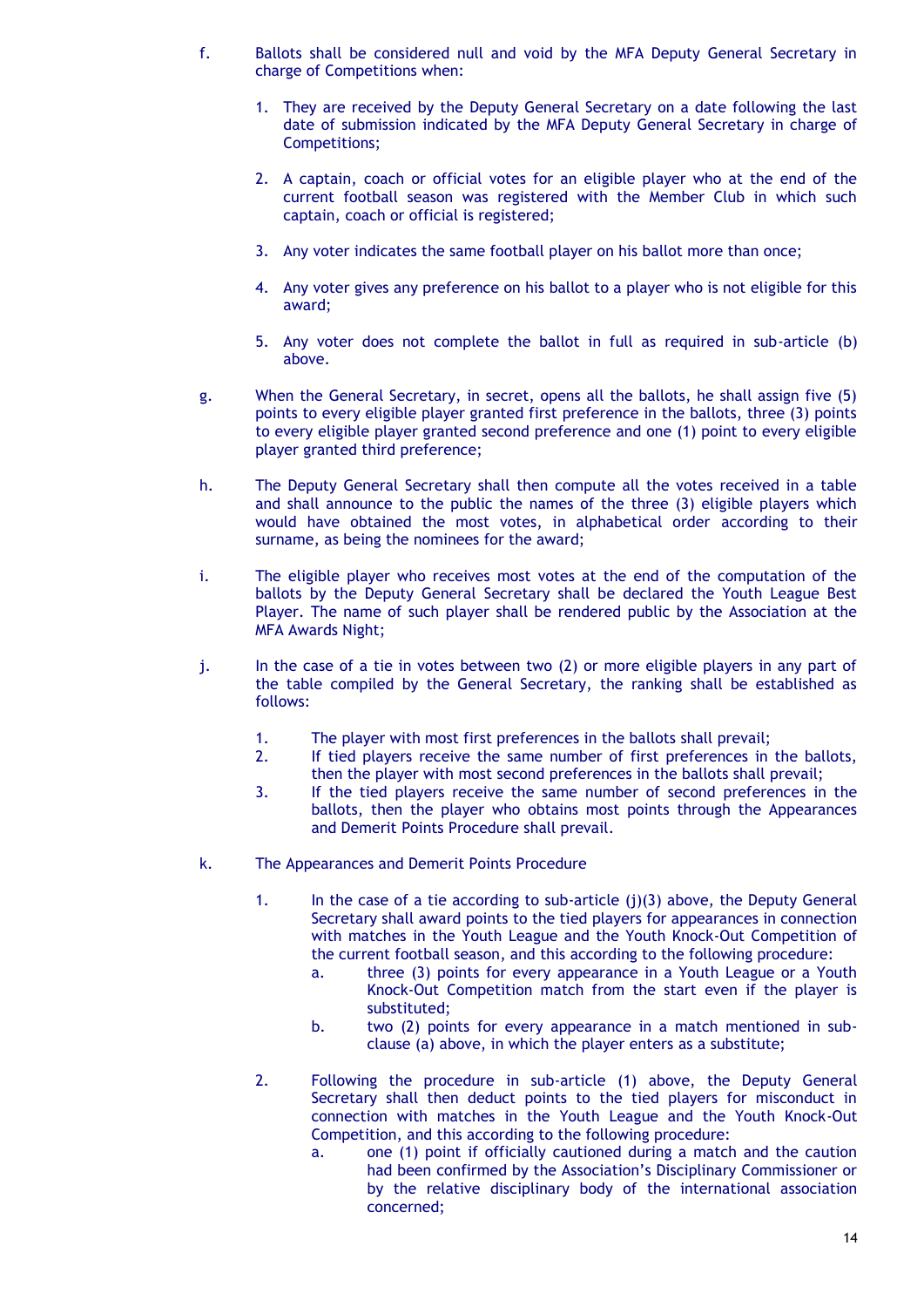- b. four (4) points if sent off during a match;
- c. one (1) point if found guilty by the Disciplinary Commissioner or any other competent body of the Association of any misconduct before or after a match.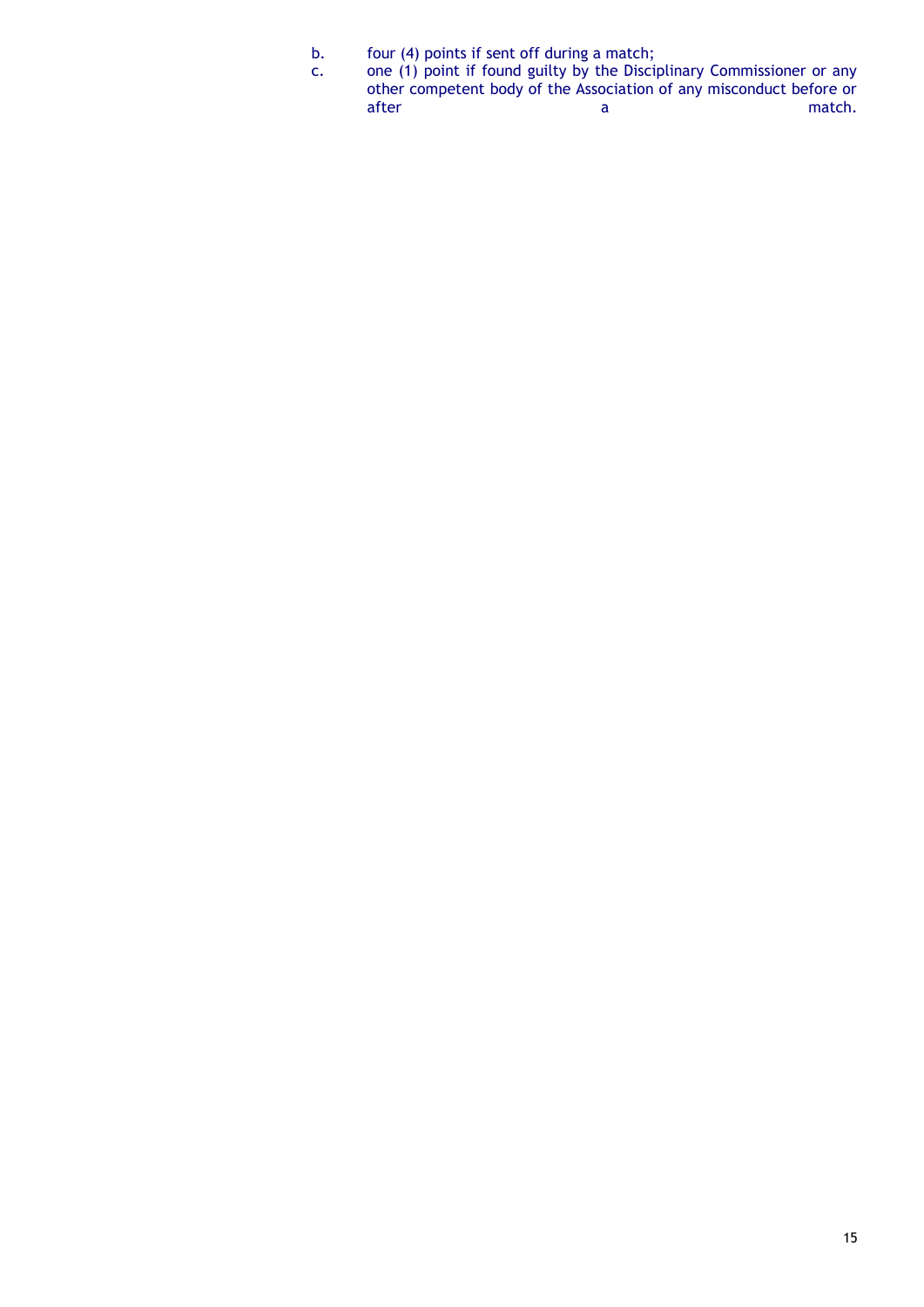## **7. BEST YOUNG PLAYER OF THE YEAR**

## (i) Eligibility

- a. This award shall be given to the player who in the opinion of the voting panel was the best young male player during the current football season;
- b. The voting panel shall vote only for players who during the current football season were eligible to play for the MFA Under 21 National Team.
- c. Players who have been suspended for a minimum period of one (1) month during the current football season shall not be eligible to win the award.

## (ii) Voting Panel

The voting panel shall be as follows:

- a. The players, one from each Member Club, who during the current football season, were the captains of the Senior Teams of the Member Clubs who participated in the BOV Premier League;
- b. The coaches, one from each Member Club, who at the end of the current football season, were the head coaches of the Senior Teams of the Member Clubs who participated in the BOV Premier League;
- c. Club officials, one from each club who in the current season participated in the BOV Premier League;
- d. The MFA Technical Director
- e. The MFA National 'A' Team Head Coach
- f. The MFA National Under 21 Team Head Coach
- g. The MFA National Under 21 Team Assistant Head Coach
- h. Two (2) MFA accredited journalists nominated by PBS Limited (TVM / TVM 2/ Radju Malta)
- i. One (1) MFA accredited journalist nominated by ONE Productions Limited (ONE TV / ONE Radio)
- j. One (1) MFA accredited journalist nominated by Media.link Communcations Limited (NET TV / Radio 101)
- k. One (1) MFA accredited journalist nominated by Allied Newspapers Limited (The Times of Malta / The Sunday Times of Malta)
- l. One (1) MFA accredited journalist nominated by Media Today Limited (Malta Today / Illum)
- m. One (1) MFA accredited journalist nominated by Standard Publications Limited (The Malta Independent / The Malta Independent on Sunday)
- n. One (1) MFA accredited journalist nominated by Unionprint Co. Ltd. (L-Orizzont/It-Torca)
- o. One (1) MFA accredited journalist nominated by Media.link Communications Limited (In-Nazzjon / Il-Mument)
- p. One (1) MFA accredited journalist nomanited by ONE Productions Limited (Kullhadd)
- q. One (1) MFA accredited journalist nominated by Melita p.l.c. (Maltastars)
- r. One (1) MFA accredited journalist nominated by maltafootball.com

- a. Each person indicated in sub-article (ii) above (the 'voter') shall receive a ballot from the Deputy General Secretary wherein he will be asked to choose three (3) distinct eligible players who in his opinion were the best young football players in the current football season;
- b. The voter shall rank these three (3) distinct eligible players in a ranking in the order of first, second and third preference;
- c. The captains, coaches and officials indicated in sub-article (ii)(a), (b) and (c) above shall not be entitled to vote for players who at the end of the current football season are registered players of the Member Club in which such captains, coaches or officials are employed;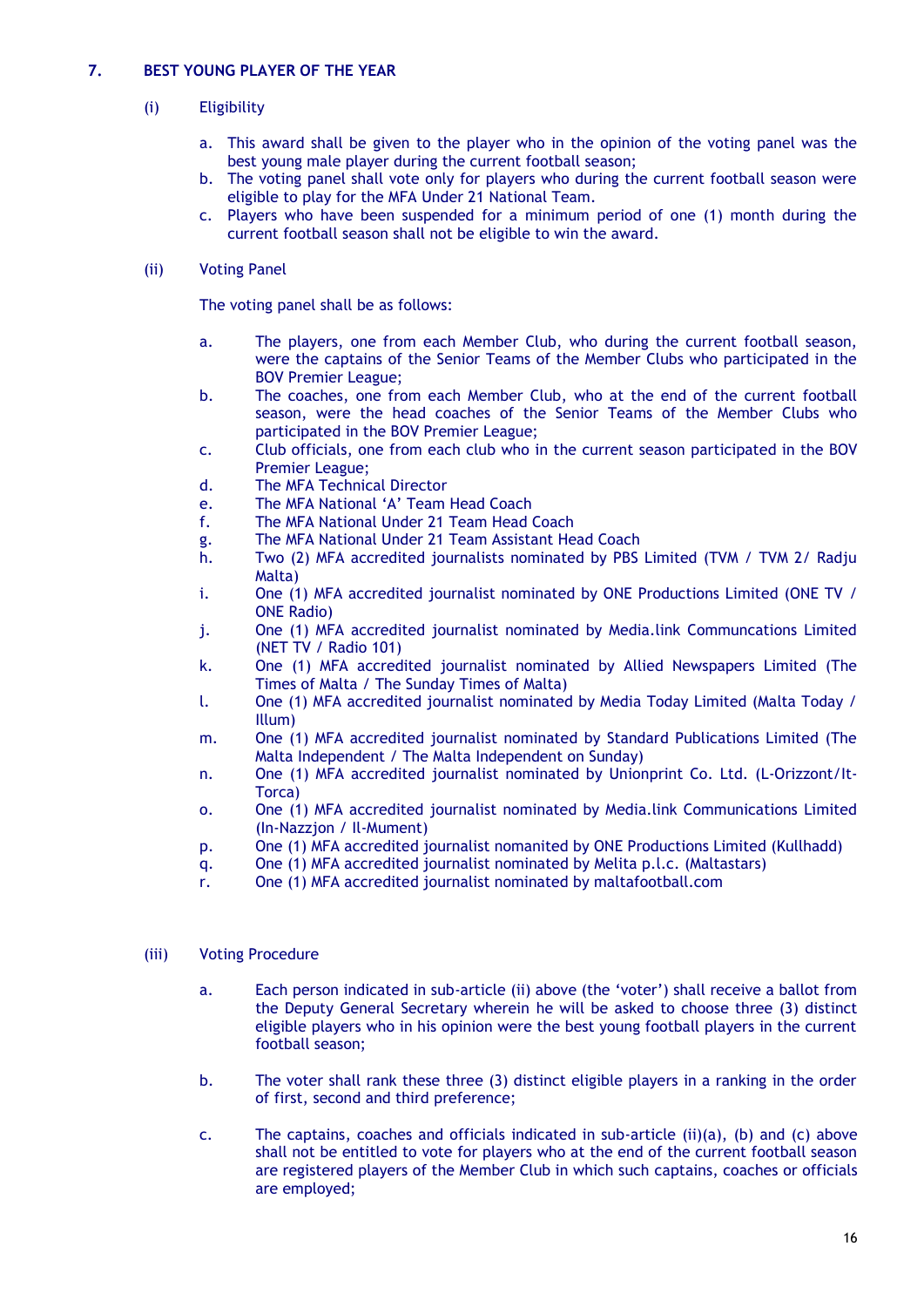- d. Upon voting, such voter shall return the ballot to the MFA Deputy General Secretary in charge of Competitions;
- e. The date of the receipt of the voting ballots by the voters and the return of such ballots shall be communicated to the voters by the MFA Deputy General Secretary in charge of Competitions;
- f. Ballots shall be considered null and void by the MFA Deputy General Secretary in charge of Competitions when:
	- 1. They are received by the Deputy General Secretary on a date following the last date of submission indicated by the MFA Deputy General Secretary in charge of Competitions;
	- 2. A captain, coach or official votes for an eligible player who at the end of the current football season were registered with the Member Club in which such captain, coach or official is employed;
	- 3. Any voter indicates the same football player on his ballot more than once;
	- 4. Any voter gives any preference on his ballot to a player who is not eligible for this award;
	- 5. Any voter does not complete the ballot in full as required in sub-article (b) above.
- g. When the General Secretary, in secret, opens all the ballots, he shall assign five (5) points to every eligible player granted first preference in the ballots, three (3) points to every eligible player granted second preference and one (1) point to every eligible player granted third preference;
- h. The Deputy General Secretary shall then compute all the votes received in a table and shall announce to the public the names of the three (3) eligible players which would have obtained the most votes, in alphabetical order according to their surname, as being the nominees for the award;
- i. The eligible player who receives most votes at the end of the computation of the ballots by the Deputy General Secretary shall be declared the Best Young Player of the Year. The name of such player shall be rendered public by the Association at the MFA Awards Night;
- j. In the case of a tie in votes between two (2) or more eligible players in any part of the table compiled by the General Secretary, the ranking shall be established as follows:
	- 1. The player with most first preferences in the ballots shall prevail;
	- 2. If tied players receive the same number of first preferences in the ballots, then the player with most second preferences in the ballots shall prevail;
	- 3. If the tied players receive the same number of second preferences in the ballots, then the player who has most appearances with the National 'A' Team during the current football season shall prevail;
	- 4. If the tied players have the same number of appearances with the National 'A' Team during the current football season, then the player who has most appearances with the Under 21 National Team during the current football season shall prevail.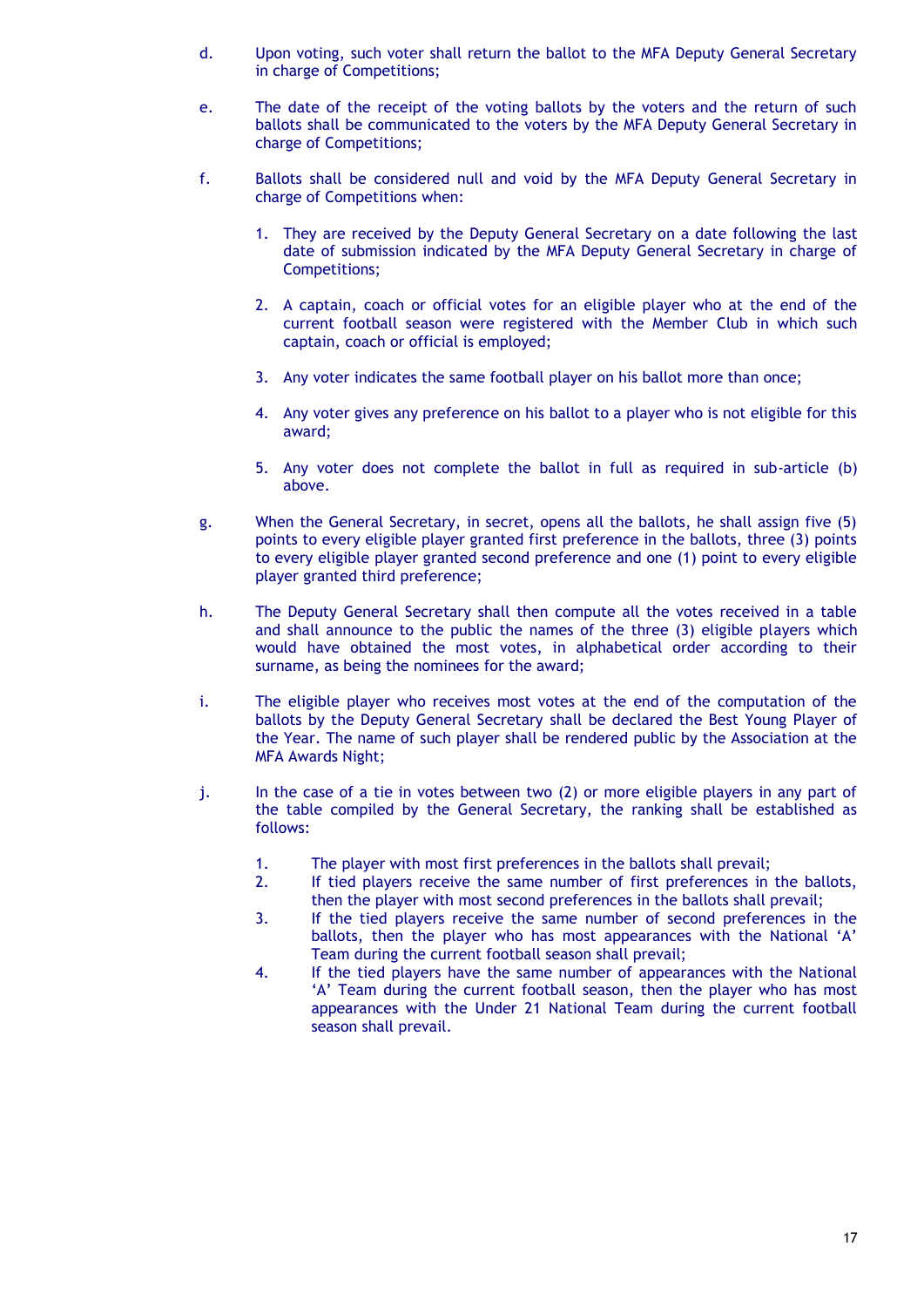## (i) Eligibility

- a. This award shall be given to the coach who in the opinion of the voting panel was the best coach in the current football season;
- b. The voting panel shall vote only for coaches who at the end of the current football season occupied the position of senior team coach of a club participating in the BOV Premier League;
- c. Coaches who have been suspended for a minimum period of one (1) month during the current football season shall not be eligible to win the award.

#### (ii) Voting Panel

The voting panel shall be as follows:

- a. The players, one from each Member Club, who during the current football season, were the captains of the Senior Teams of the Member Clubs who participated in the BOV Premier League;
- b. The coaches, one from each Member Club, who at the end of the current football season, were the head coaches of the Senior Teams of the Member Clubs who participated in the BOV Premier League;
- c. Club officials, one from each Member Club, who in the current season participated in the BOV Premier League;
- d. The MFA Technical Director
- e. The MFA National 'A' Team Head Coach
- f. The MFA National 'A' Team Assistant Coach
- g. The MFA National Under 21 Team Head Coach
- h. Two (2) MFA accredited journalists nominated by PBS Limited (TVM / TVM 2/ Radju Malta)
- i. One (1) MFA accredited journalist nominated by ONE Productions Limited (ONE TV / ONE Radio)
- j. One (1) MFA accredited journalist nominated by Media.link Communcations Limited (NET TV / Radio 101)
- k. One (1) MFA accredited journalist nominated by Allied Newspapers Limited (The Times of Malta / The Sunday Times of Malta)
- l. One (1) MFA accredited journalist nominated by Media Today Limited (Malta Today / Illum)
- m. One (1) MFA accredited journalist nominated by Standard Publications Limited (The Malta Independent / The Malta Independent on Sunday)
- n. One (1) MFA accredited journalist nominated by Unionprint Co. Ltd. (L-Orizzont/It-Torca)
- o. One (1) MFA accredited journalist nominated by Media.link Communications Limited (In-Nazzjon / Il-Mument)
- p. One (1) MFA accredited journalist nomanited by ONE Productions Limited (Kullhadd)
- q. One (1) MFA accredited journalist nominated by Melita p.l.c. (Maltastars)
- r. One (1) MFA accredited journalist nominated by maltafootball.com

- a. Each person indicated in sub-article (ii) above (the 'voter') shall receive a ballot from the Deputy General Secretary wherein he will be asked to choose three (3) distinct eligible coaches who in his opinion were the best coaches in current football season;
- b. The voter shall rank these three (3) distinct eligible coaches in a ranking in the order of first, second and third preference;
- c. The captains, coaches and officials indicated in sub-article (ii)(a), (b) and (c) above shall not be entitled to vote for coaches who at the end of the current football season were registered coaches of the Member Club in which such captains, coaches or officials are employed;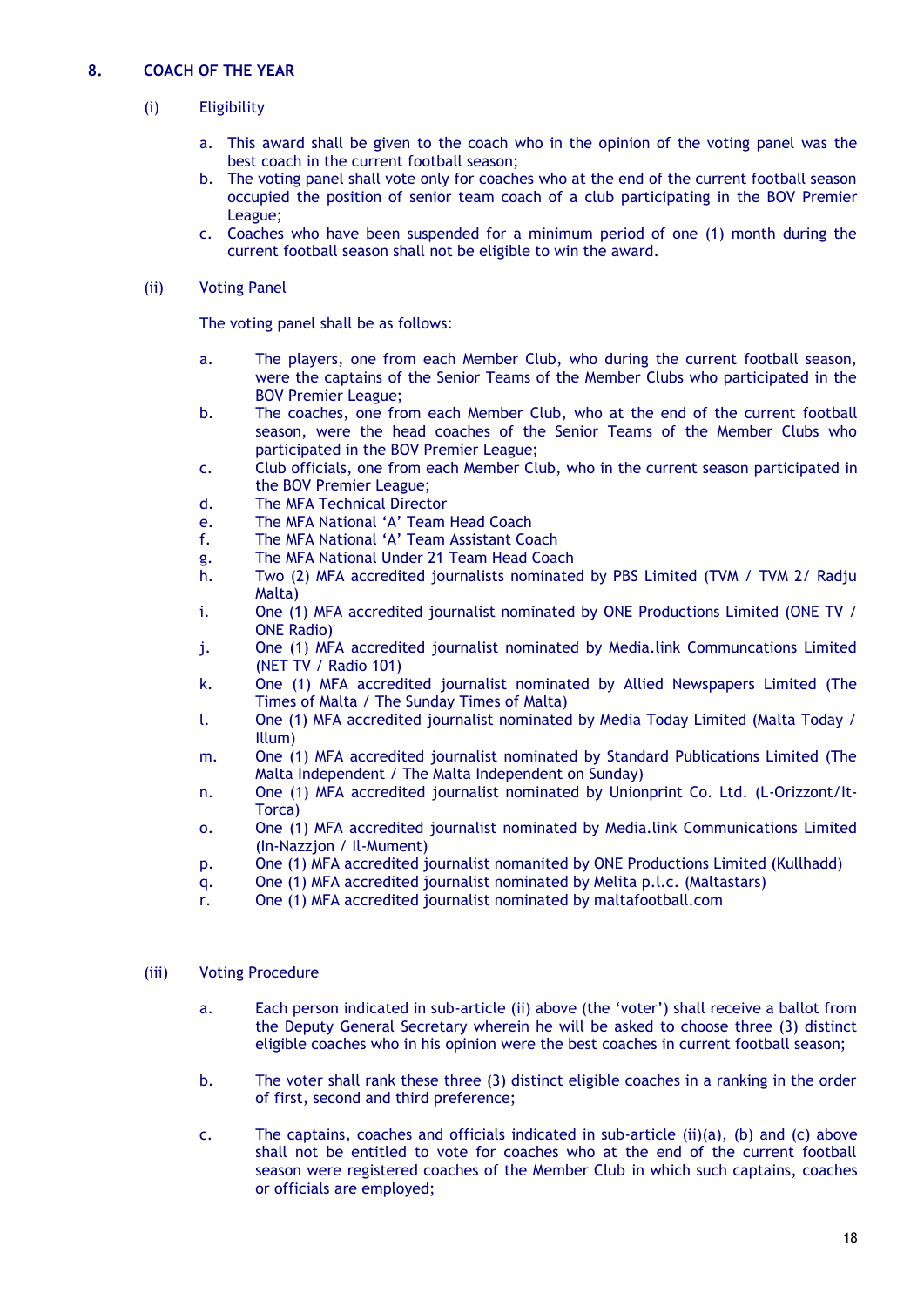- d. Upon voting, such voter shall return the ballot the MFA Deputy General Secretary in charge of Competitions;
- e. The date of the receipt of the voting ballots by the voters and the return of such ballots shall be communicated to the voters by the MFA Deputy General Secretary in charge of Competitions;
- f. Ballots shall be considered null and void by the MFA Deputy General Secretary in charge of Competitions when:
	- 1. They are received by the Deputy General Secretary on a date following the last date of submission indicated by the MFA Deputy General Secretary in charge of Competitions;
	- 2. A captain, coach or official votes for an eligible coach who at the end of the current football season was registered with the Member Club in which such captain, coach of official is employed;
	- 3. Any voter indicates the same coach on his ballot more than once;
	- 4. Any voter gives any preference on his ballot to a coach who is not eligible for this award;
	- 5. Any voter does not complete the ballot in full as required in sub-article (b) above.
- g. When the General Secretary, in secret, opens all the ballots, he shall assign five (5) points to every eligible coach granted first preference in the ballots, three (3) points to every eligible coach granted second preference and one (1) point to every eligible coach granted third preference;
- h. The Deputy General Secretary shall then compute all the votes received in a table and shall announce to the public the names of the three (3) eligible coaches which would have obtained the most votes, in alphabetical order according to their surname, as being the nominees for the award;
- i. The eligible coach who receives most votes at the end of the computation of the ballots by the Deputy General Secretary shall be declared the Coach of the Year. The name of such coach shall be rendered public by the Association at the MFA Awards Night;
- j. In the case of a tie in votes between two (2) or more eligible coaches in any part of the table compiled by the General Secretary, the ranking shall be established as follows:
	- 1. The coach with most first preferences in the ballots shall prevail;
	- 2. If the tied coaches receive the same number of first preferences in the ballots, then the coach with most second preferences in the ballots shall prevail;
	- 3. If the tied coaches receive the same number of second preferences in the ballots, then the MFA Technical Director, the MFA National 'A' Team Head Coach, the MFA National 'A' Team Assistant Coach, and the MFA National Under 21 Team Head Coach shall convene a meeting, and decide by simple majority whom from the tied coaches is to receive the award.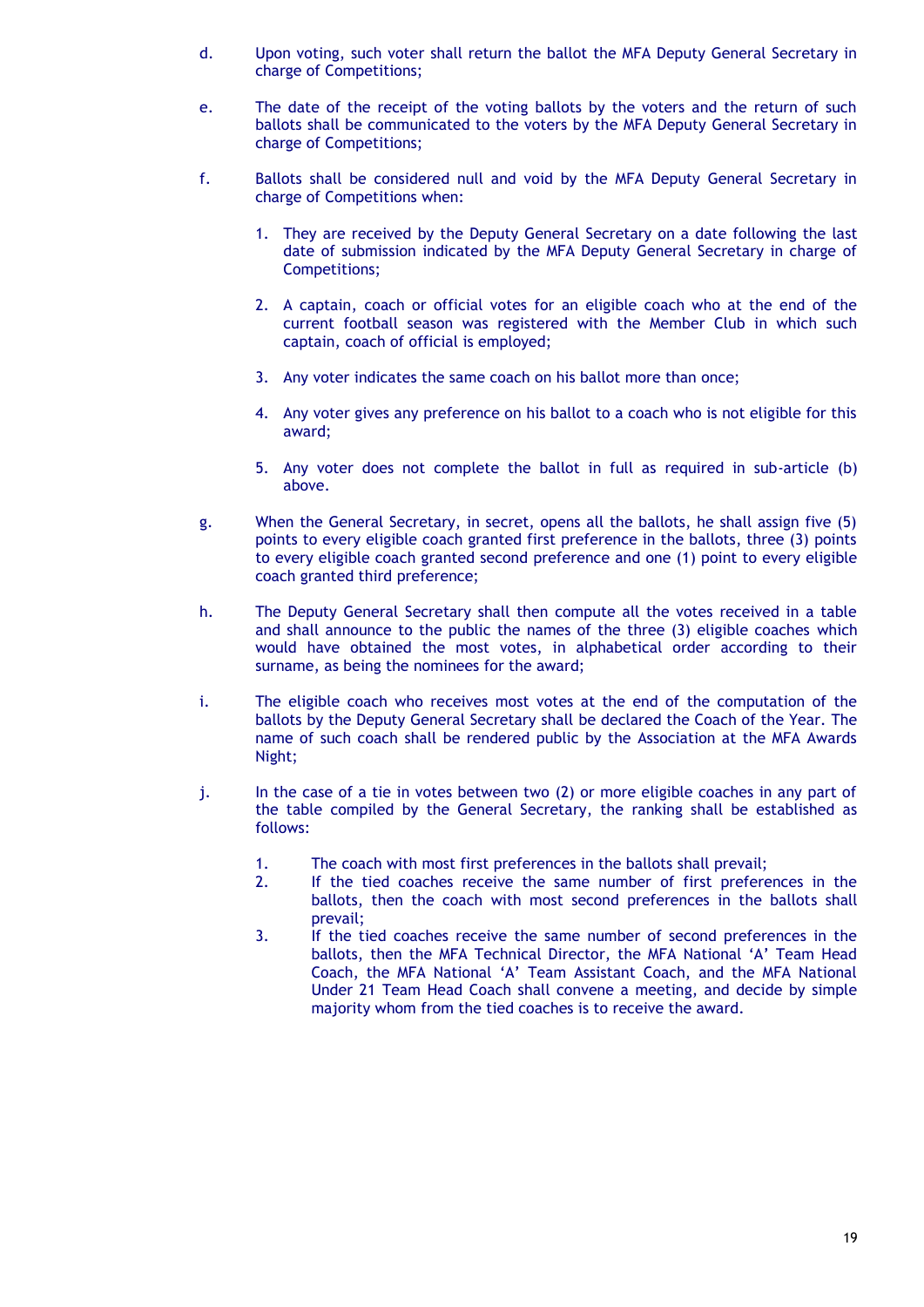## **9. THE FAIR-PLAY AWARD**

## (i) Eligibility

- a. The Fair-Play award shall be given to that Member Club who at the end of the season's National League will have most points granted by the Fair-Play Award Panel as prescribed in these regulations;
- b. All the teams of all Member Clubs participating in the MFA National League shall be eligible for the Fair-Play Award.
- (ii) Assessments for the Fair-Play Award

There shall be three modes of assessment for the determination of the winner of the Fair-Play Award. These are:

- a. Assessments by the Match Inspector or Referee
- b. Assessments by the MFA Secretariat
- a. Assessments by the Match Inspector or Referee
	- (i) The Match Inspector of a competitive match of the first team of member clubs which is directly organised by the Association and the referee of a competitive match in the Youth League and the Women's Competitions organised directly by the Association shall award to each team the following points on positive behaviour as follows:
		- a) a maximum of ten (10) points for positive play shown by players;
		- b) a maximum of five (5) points for respect and correct behaviour shown by players towards the other team and its officials sitting on the Reserves' Benches and any other person near the field of play and having an official or semi-official function during the match (e.g. ball-boys and photographers);
		- c) a maximum of five (5) points for the respect and correct behaviour of the players shown towards the refereeing team; and
		- d) a maximum of five (5) points for the respect and correct behaviour of the Club Officials sitting on the Reserves' Benches towards the refereeing Team, the other team and its officials sitting on the Reserves' Benches and any other person near the field of play and having an official or semi-official function (e.g. ball-boys and photographers);
		- e) a maximum of five points (5) for the respect and correct behaviour of supporters towards the refereeing Team, the other team and its officials sitting on the Reserves' Benches, the opposing supporters and neutral supporters and any other person near the field of play and having an official of semi-official function (e.g. ball-boys and photographers).
	- (ii) After awarding the points, the Match Inspector of Referee, as the case may be, shall add all the points awarded under sub-clause (i) above.
	- (iii) The Match inspector or the Referee, as the case may be, shall make use of the appropriate form provided by the MFA Secretariat.
	- b. Assessments by the M.F.A. Secretariat

The M.F.A. Secretariat shall deduct the following points on negative behaviour in connection with every competitive match:

- (i) In the case of players
	- a) One (1) point for each confirmed (yellow card) caution by the Disciplinary Commissioner.
	- b) three (3) points for each confirmed send-off (red card) provided that in the case of a red card as a result of a second yellow card, only three points will be deducted.
- c. Computation for the Fair Play Award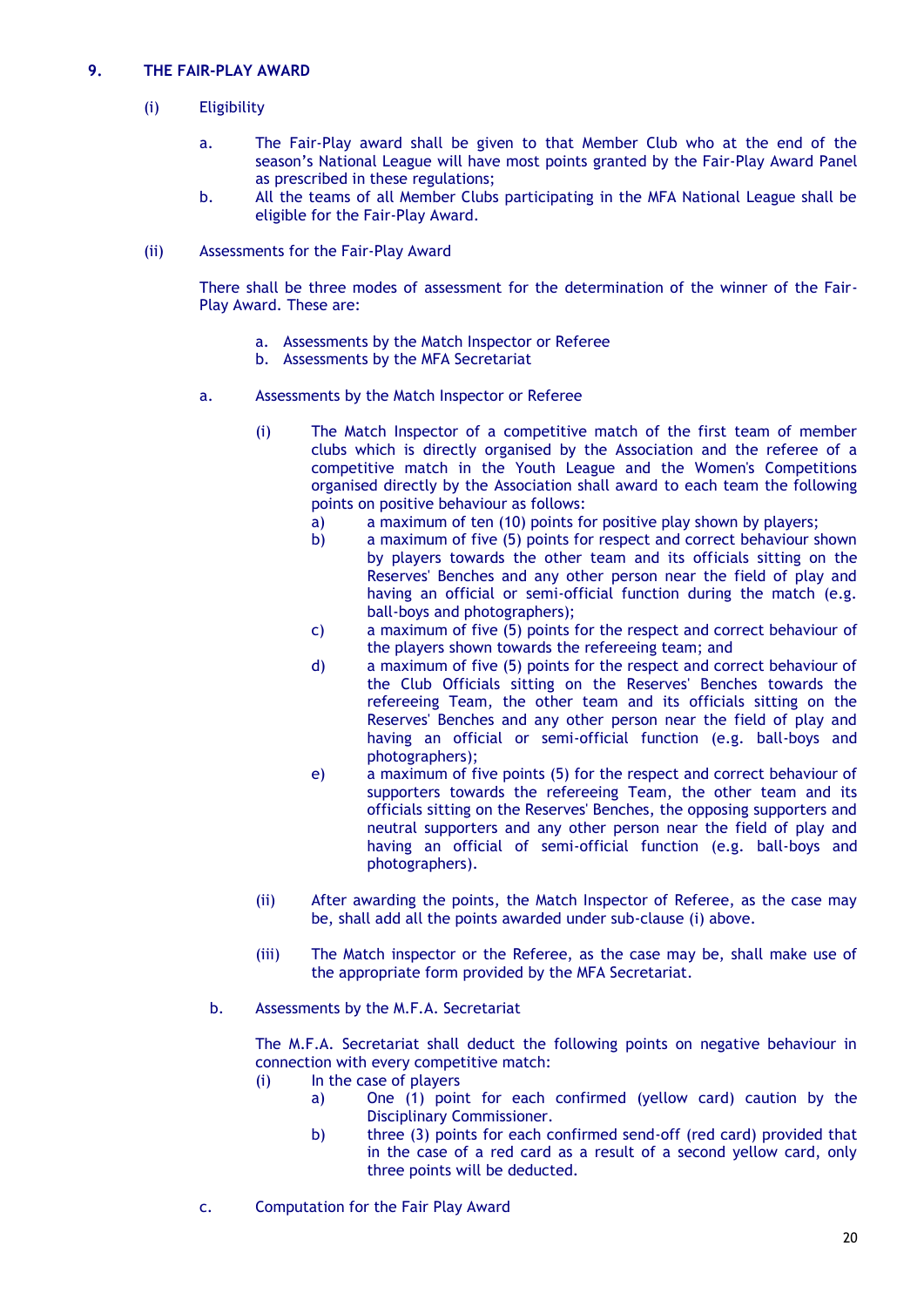At the end of all MFA competitions, the Deputy General Secretary shall compute the points garnered by each Member Club according to sub-articles (a) and (b) above in the following manner:

- (i) All points gathered in all matches according to the "Assessment by the Match Inspector or Referee" are added;
- (ii) All points to be deducted by the M.F.A. Secretariat for negative behaviour under the "Assessment by the M.F.A. Secretariat" are deducted from the total points gathered according to the "Assessment by the Match Inspector or Referee";
- (iii) The total is then divided by the number of matches the Member Club has played during the current football season;
- (iv) The Member Club with the best average points following the above computation shall be declared the winner of the Fair Play Award by the General Secretary.
- d. Presentation of Fair Play Award

The Fair Play Award shall be awarded to the winning team during the MFA Awards night organised by the Association.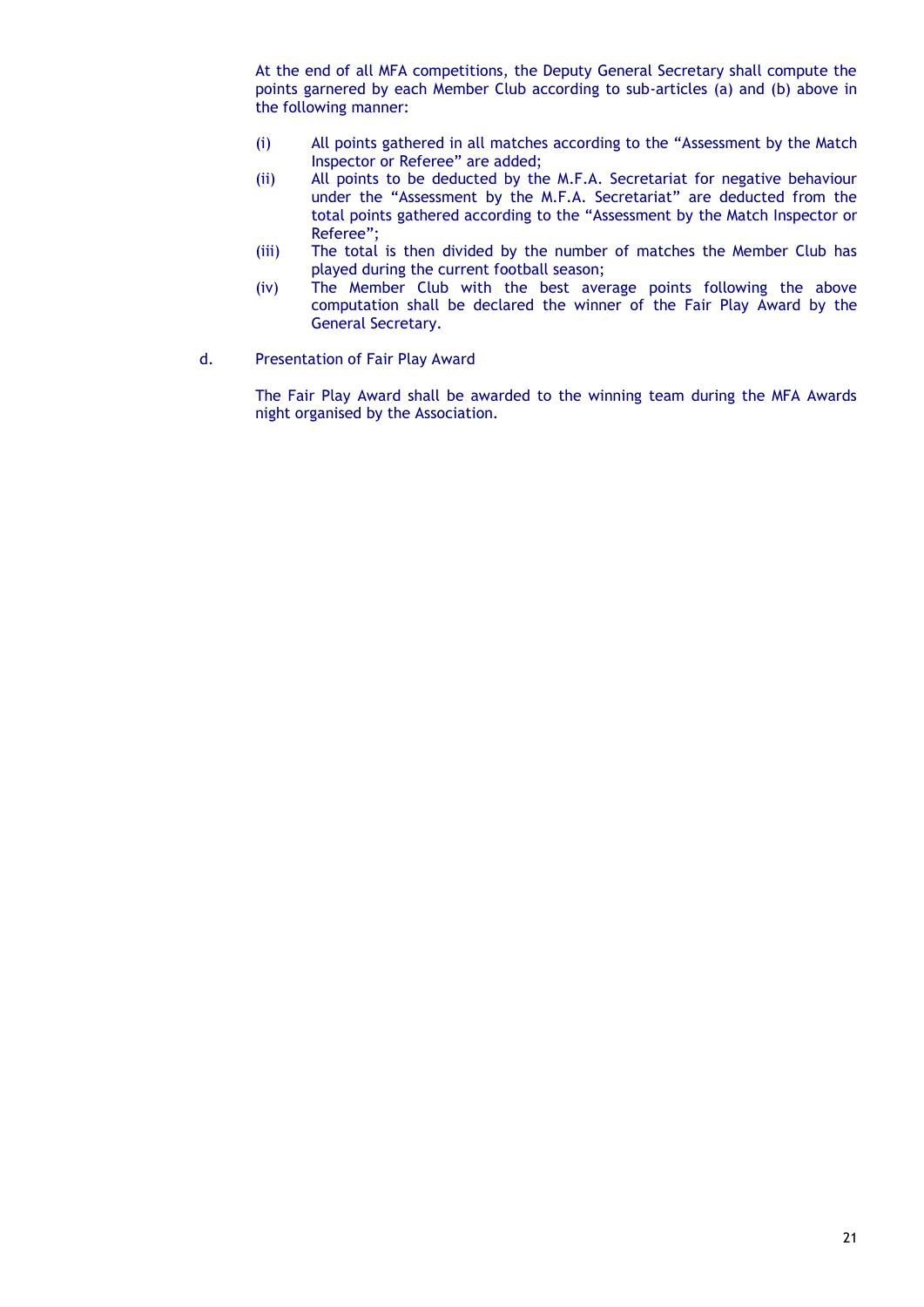#### **10. BOV PREMIER LEAGUE TOP-SCORER AWARD**

- (i) This award shall be granted to that player who at the end of the BOV Premier League shall have scored individually more goals in that season's Premier League than any other player playing in that league.
- (ii) This award shall be presented to the winning player on the night of the MFA Awards.

## **11. BOV FIRST DIVISION TOP-SCORER AWARD**

- (i) This award shall be granted to that player who at the end of the BOV First Division League shall have scored individually more goals in that season's First Division League than any other player playing in that league.
- (ii) This award shall be presented to the winning player on the night of the MFA Awards.

#### **12. BOV SECOND DIVISION TOP-SCORER AWARD**

- (i) This award shall be granted to that player who at the end of the BOV Second Division League shall have scored individually more goals in that season's Second Division League than any other player playing in that league.
- (ii) This award shall be presented to the winning player on the night of the MFA Awards.

## **13. BOV THIRD DIVISION TOP-SCORER AWARD**

- (i) This award shall be granted to that player who at the end of the BOV Third Division League shall have scored individually more goals in that season's Third Division League than any other player playing in that league.
- (ii) This award shall be presented to the winning player on the night of the MFA Awards 2017.

## **14. BOV WOMEN'S FIRST DIVISION TOP-SCORER AWARD**

- (i) This award shall be granted to that player who at the end of the BOV Women's First Division 2016/17 shall have scored individually more goals in that season's Women's First Division than any other player playing in that league.
- (ii) This award shall be presented to the winning player on the night of the MFA Awards 2017.

## **15. BOV WOMEN'S SECOND DIVISION TOP-SCORER AWARD**

- (i) This award shall be granted to that player who at the end of the BOV Women's Second Division 2016/17 shall have scored individually more goals in that season's Women's Second Division than any other player playing in that league.
- (ii) This award shall be presented to the winning player on the night of the MFA Awards 2017.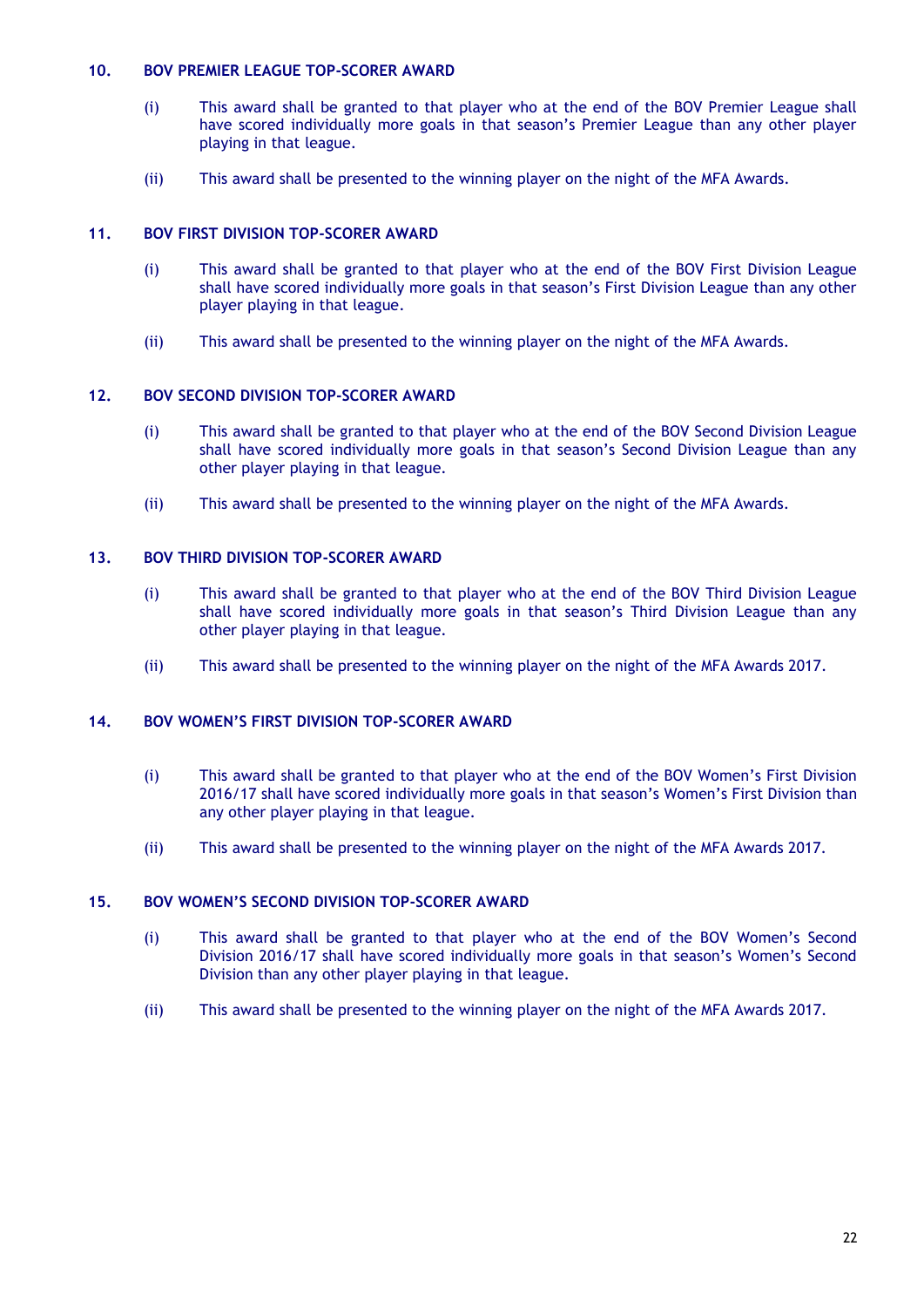## **16. BEST FOREIGN PLAYER AWARD**

## (i) Eligibility

- a. This award shall be given to the player who in the opinion of the voting panel was the best foreign player during the current football season;
- b. The voting panel shall vote only for players who during the current football season were not eligible to play for the MFA National 'A' Team and have made at least one (1) official appearance with a club in the BOV Premier League;
- c. Players who have been suspended for a minimum period of one (1) month during the current football season shall not be eligible to win the award.

#### (ii) Voting Panel

The voting panel shall be as follows:

- a. The players, one from each Member Club, who during the current football season, were the captains of the Senior Teams of the Member Clubs who participated in the BOV Premier League;
- b. The coaches, one from each Member Club, who at the end of the current football season, were the head coaches of the Senior Teams of the Member Clubs who participated in the BOV Premier League;
- c. Club officials, one from each Member Club who in the current season participated in the BOV Premier League;
- d. The MFA Technical Director
- e. The MFA National 'A' Team Head Coach
- f. The MFA National 'A' Team Assistant Coach
- g. The MFA National Under 21 Team Head Coach
- h. Two (2) MFA accredited journalists nominated by PBS Limited (TVM / TVM 2/ Radju Malta)
- i. One (1) MFA accredited journalist nominated by ONE Productions Limited (ONE TV / ONE Radio)
- j. One (1) MFA accredited journalist nominated by Media.link Communcations Limited (NET TV / Radio 101)
- k. One (1) MFA accredited journalist nominated by Allied Newspapers Limited (The Times of Malta / The Sunday Times of Malta)
- l. One (1) MFA accredited journalist nominated by Media Today Limited (Malta Today / Illum)
- m. One (1) MFA accredited journalist nominated by Standard Publications Limited (The Malta Independent / The Malta Independent on Sunday)
- n. One (1) MFA accredited journalist nominated by Unionprint Co. Ltd. (L-Orizzont/It-Torca)
- o. One (1) MFA accredited journalist nominated by Media.link Communications Limited (In-Nazzjon / Il-Mument)
- p. One (1) MFA accredited journalist nominated by ONE Productions Limited (Kullhadd)
- q. One (1) MFA accredited journalist nominated by Melita p.l.c. (Maltastars)
- r. One (1) MFA accredited journalist nominated by maltafootball.com

- a. Each person indicated in sub-article (ii) above (the 'voter') shall receive a ballot from the Deputy General Secretary wherein he will be asked to choose three (3) distinct eligible players who in his opinion were the best foreign players in the BOV Premier League of the current football season;
- b. The voter shall rank these three (3) distinct eligible players in a ranking in the order of first, second and third preference;
- c. The captains, coaches and officials indicated in sub-article (ii)(a), (b) and (c) above shall not be entitled to vote for players who at the end of the current football season are registered players of the Member Club in which such captains, coaches or officials are employed;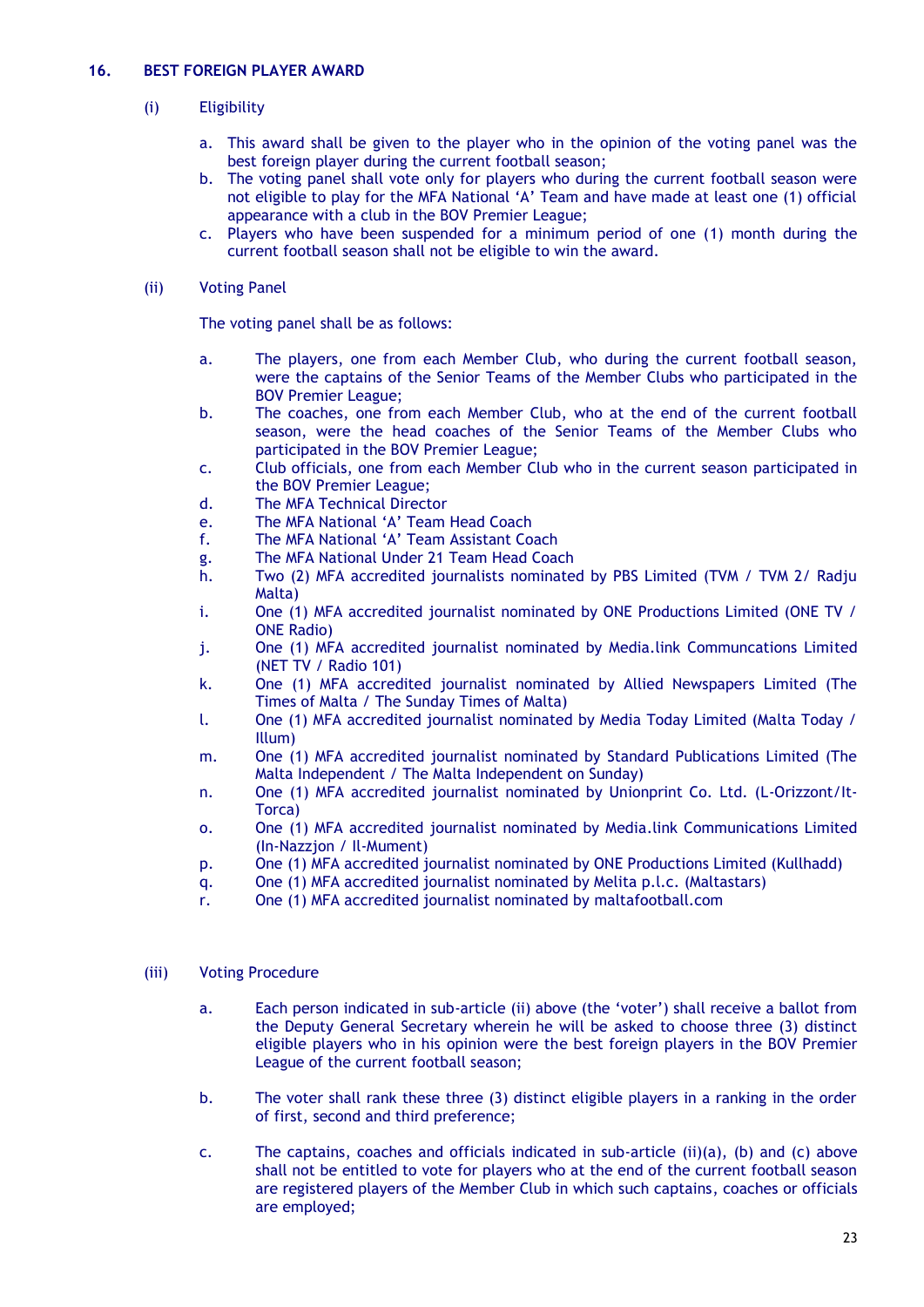- d. Upon voting, such voter shall return the ballot the MFA Deputy General Secretary in charge of Competitions;
- e. The date of the receipt of the voting ballots by the voters and the return of such ballots shall be communicated to the voters by the MFA Deputy General Secretary in charge of Competitions;
- f. Ballots shall be considered null and void by the MFA Deputy General Secretary in charge of Competitions when:
	- 1. They are received by the Deputy General Secretary on a date following the last date of submission indicated by the MFA Deputy General Secretary in charge of Competitions;
	- 2. A captain, coach or official votes for an eligible player who at the end of current football season was registered with the Member Club in which such captain, coach or official is employed;
	- 3. Any voter indicates the same football player on his ballot more than once;
	- 4. Any voter gives any preference on his ballot to a player who is not eligible for this award;
	- 5. Any voter does not complete the ballot in full as required in sub-article (b) above.
- g. When the General Secretary, in secret, opens all the ballots, he shall assign five (5) points to every eligible player granted first preference in the ballots, three (3) points to every eligible player granted second preference and one (1) point to every eligible player granted third preference;
- h. The Deputy General Secretary shall then compute all the votes received in a table and shall announce to the public the names of the three (3) eligible players which would have obtained the most votes, in alphabetical order according to their surname, as being the nominees for the award;
- i. The eligible player who receives most votes at the end of the computation of the ballots by the Deputy General Secretary shall be declared the Best Foreign Player. The name of such player shall be rendered public by the Association at the MFA Awards Night;
- j. In the case of a tie in votes between two (2) or more eligible players in any part of the table compiled by the Deputy General Secretary, the ranking shall be established as follows:
	- 1. The player with most first preferences in the ballots shall prevail;
	- 2. If tied players receive the same number of first preferences in the ballots, then the player with most second preferences in the ballots shall prevail;
	- 3. If the tied players receive the same number of second preferences in the ballots then the player who obtains most points through the Appearances and Demerit Points Procedure shall prevail.
- k. The Appearances and Demerit Points Procedure
	- 1. In the case of a tie according to sub-article (j)(3) above, the Deputy General Secretary shall award points to the tied players for appearances in connection with matches in the BOV Premier League and the FA Trophy Competition of the current football season, and this according to the following procedure:
		- a. three (3) points for every appearance in a BOV Premier League or an FA Trophy match from the start even if the player is substituted;
		- b. two (2) points for every appearance in a match mentioned in subclause (a) above, in which the player enters as a substitute;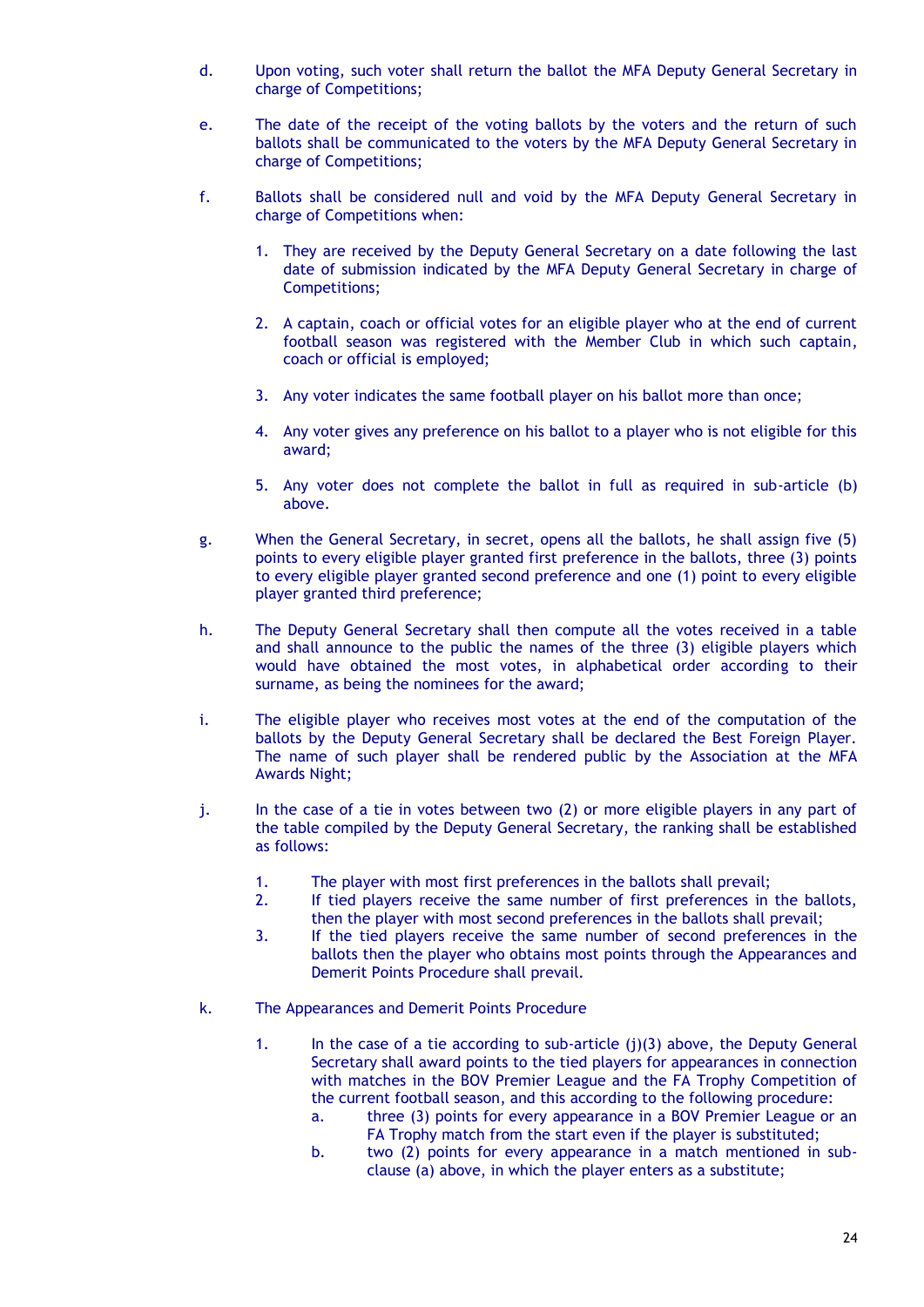- 2. Following the procedure in sub-article (1) above, the Deputy General<br>Secretary shall then deduct points to the tied players for misconduct in deduct points to the tied players for misconduct in connection with matches in the BOV Premier League and the FA Trophy Competition, and this according to the following procedure:
	- a. one (1) point if officially cautioned during a match and the caution had been confirmed by the Association's Disciplinary Commissioner or by the relative disciplinary body of the international association concerned;
	- b. four (4) points if sent off during a match;
	- c. one (1) point if found guilty by the Disciplinary Commissioner or any other competent body of the Association of any misconduct before or after a match.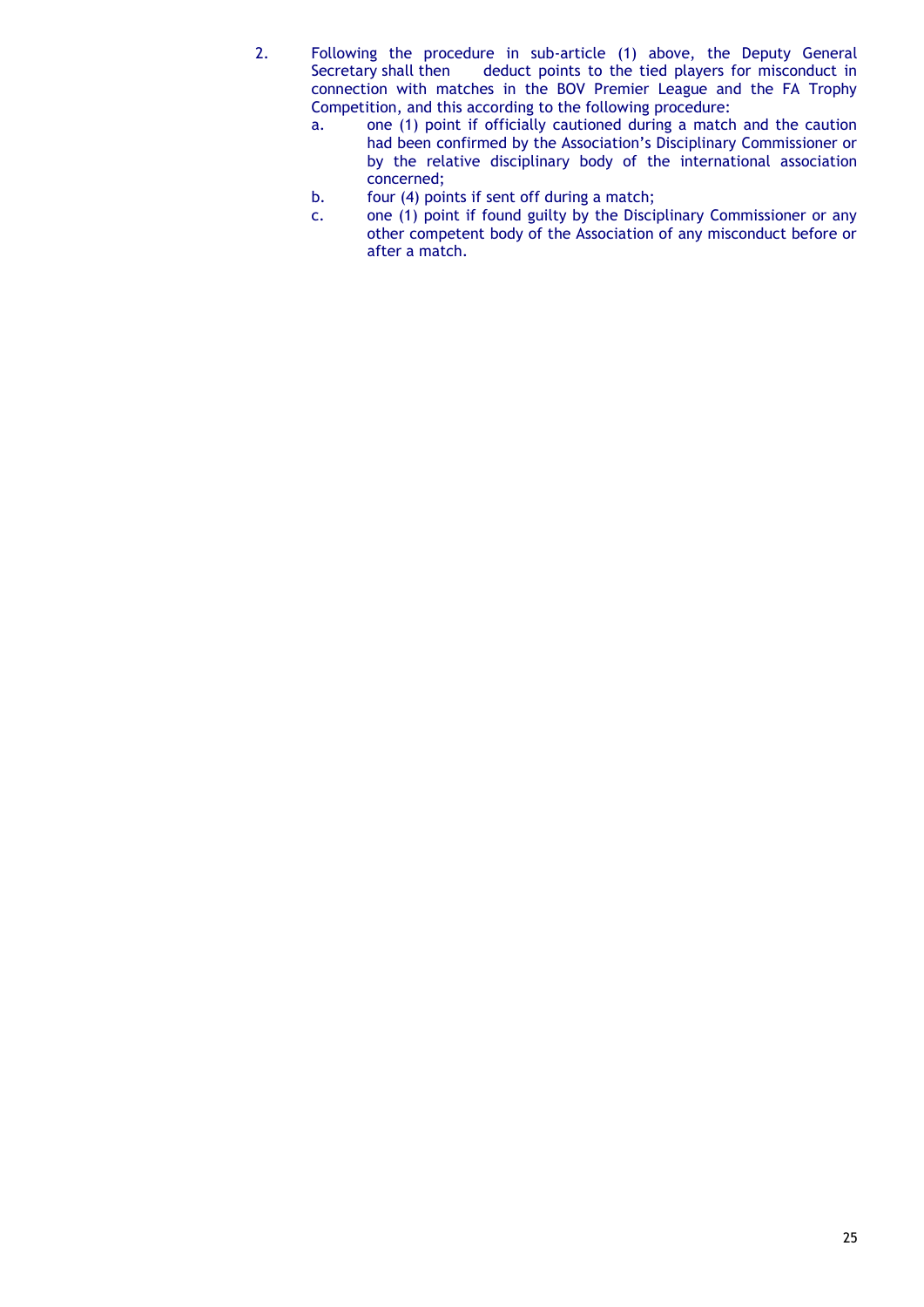## **17. GOAL OF THE YEAR**

- (i) Eligibility
	- a. This award shall be given to the player who in the opinion of the voting panel scored the best goal in the current football season;
	- b. For the purposes of this Award only a goal scored by a player included in the shortlist of ten (10) goals, as decided by the Goal of the Year Shortlist Panel under sub-article (ii) below, shall be considered as eligible for this award;
- (ii) Goal of the Year Shortlist Panel
	- a. A meeting shall be convened between the persons mentioned in sub-article (b) below, wherein these persons shall create a shortlist of ten (10) goals, who in their opinion are to be considered by the voting panel for the Goal of the Year Award, within the timeframe stipulated by the Deputy General Secretary of the Association;
	- b. The ten (10) shortlisted goals shall be selected from among twenty (20) goals previously selected by the Deputy General Secretary of the Association;
	- c. The Goal of the Year Shortlist Panel shall consist of a number of accredited journalists by the MFA who consistently follow and report on the BOV Premier League.
- (iii) Voting Panel

- a. The general public, who from two weeks before and on the night of the presentation of the MFA Awards, vote by means of a televoting procedure which shall be put in place for such purpose by the Public Broadcasting Services Limited;
- (iv) Voting Procedure
	- a. The Goal of the Year Shorlist Panel shall convene a meeting for the shortlisting of the ten (10) goals;
	- b. The shorlist of ten (10) goals will be communicated by the Goal of the Year Shortlist Panel to the MFA Deputy General Secretary in charge of Competitions. The media partner of the MFA for the MFA Awards will broadcast adverts featuring all the goals in which the public will be asked to vote for its favourite goal through its televoting procedure. Such televoting shall stop at midnight prior to the MFA Awards ceremony.
	- c. On the morning of the MFA Awards ceremony, the top (5) goals in the televoting will be communicated by the MFA media partner for the MFA Awards to the Deputy General Secretary and such five (5) goals will be the official nominees for the Goal of the Year Award;
	- d. During the night of the MFA Awards ceremony, the general public shall vote, by means of a televoting procedure for one (1) of the five (5) goals being the official nominees for the Goal of the Year Award;
	- e. At the indicated time during the MFA Awards the Deputy General Secretary, shall be notified by the persons in charge of the televoting procedure which of the five (5) goals being the official nominees for the Goal of the Year Award has received most votes by the general public;
	- f. The goal which has received most votes according to sub-article (e) above shall be declared the Goal of the Year. The name of the player who scored such goal shall be rendered public by the Association at the MFA Awards Ceremony;
	- g. In the case of a tie in votes between two (2) or more shortlisted goals, then the award shall be shared equally between those players who scored such shortlisted goals.